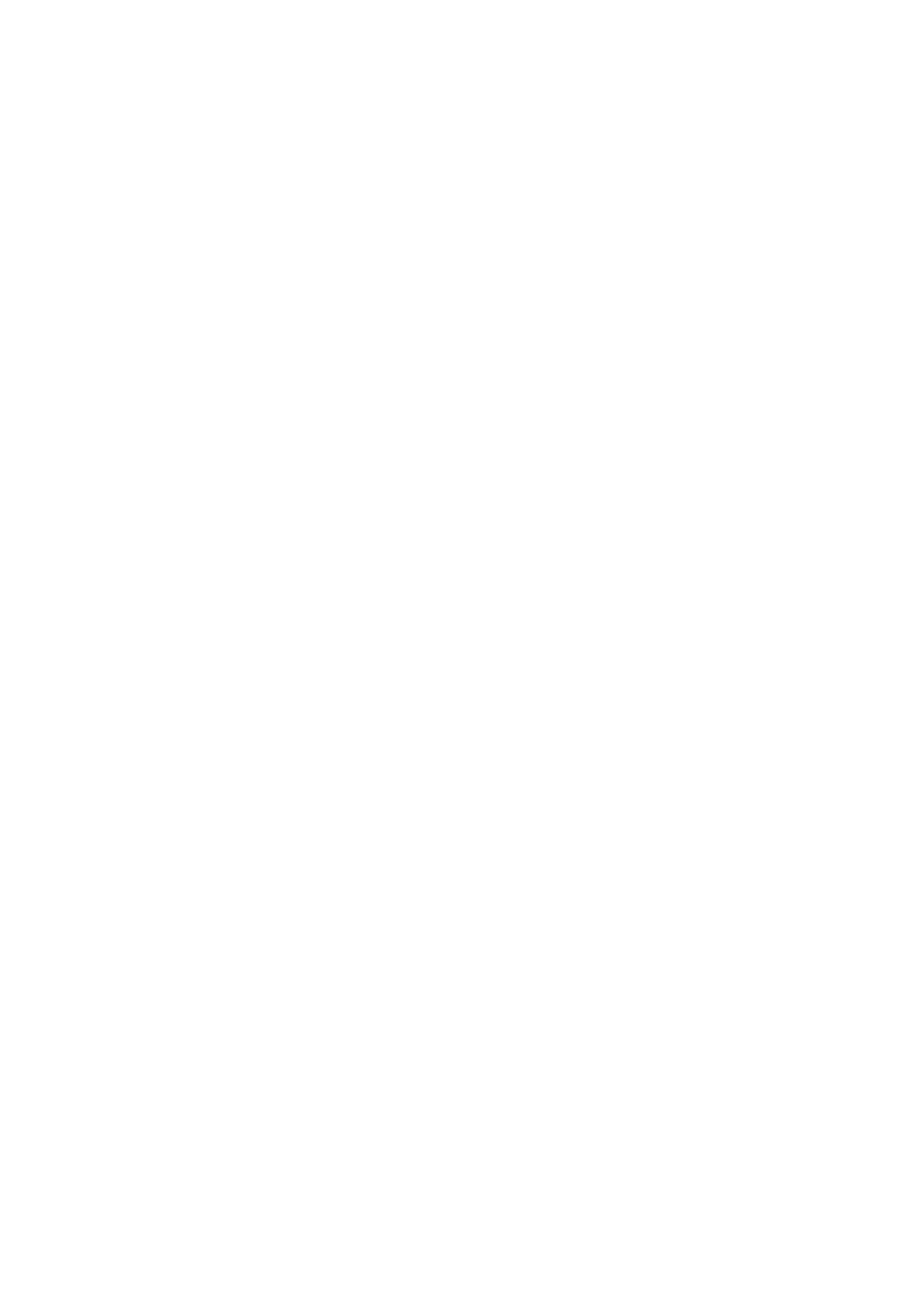## **Executive summary**

Gully Rock Limited operates a quarry located off Main North Road at Uruti, in the Mimi catchment. This report for the period July 2012-June 2014 describes the monitoring programme implemented by the Taranaki Regional Council to assess the Company's environmental performance during the period under review, and the results and environmental effects of the Company's activities.

The Company holds two resource consents, which include a total of eleven conditions setting out the requirements that the Company must satisfy. One consent allows discharge of stormwater, and the other allows the discharge of treated washwater both discharges are into an unnamed tributary of the Mimi River.

The Council's monitoring programme for the period under review included six site inspections. No water samples were collected from the site during the 2012-2014 monitoring period.

The Company has demonstrated a high level of environmental performance and compliance with its consent and appropriate control over the discharge of contaminants into waterways. The monitoring found the site to be generally tidy and well managed.

There were no incidents recorded in relation to the operations at the Gully Rock quarry site during the period under review.

This report includes recommendations for the 2014-2016 period.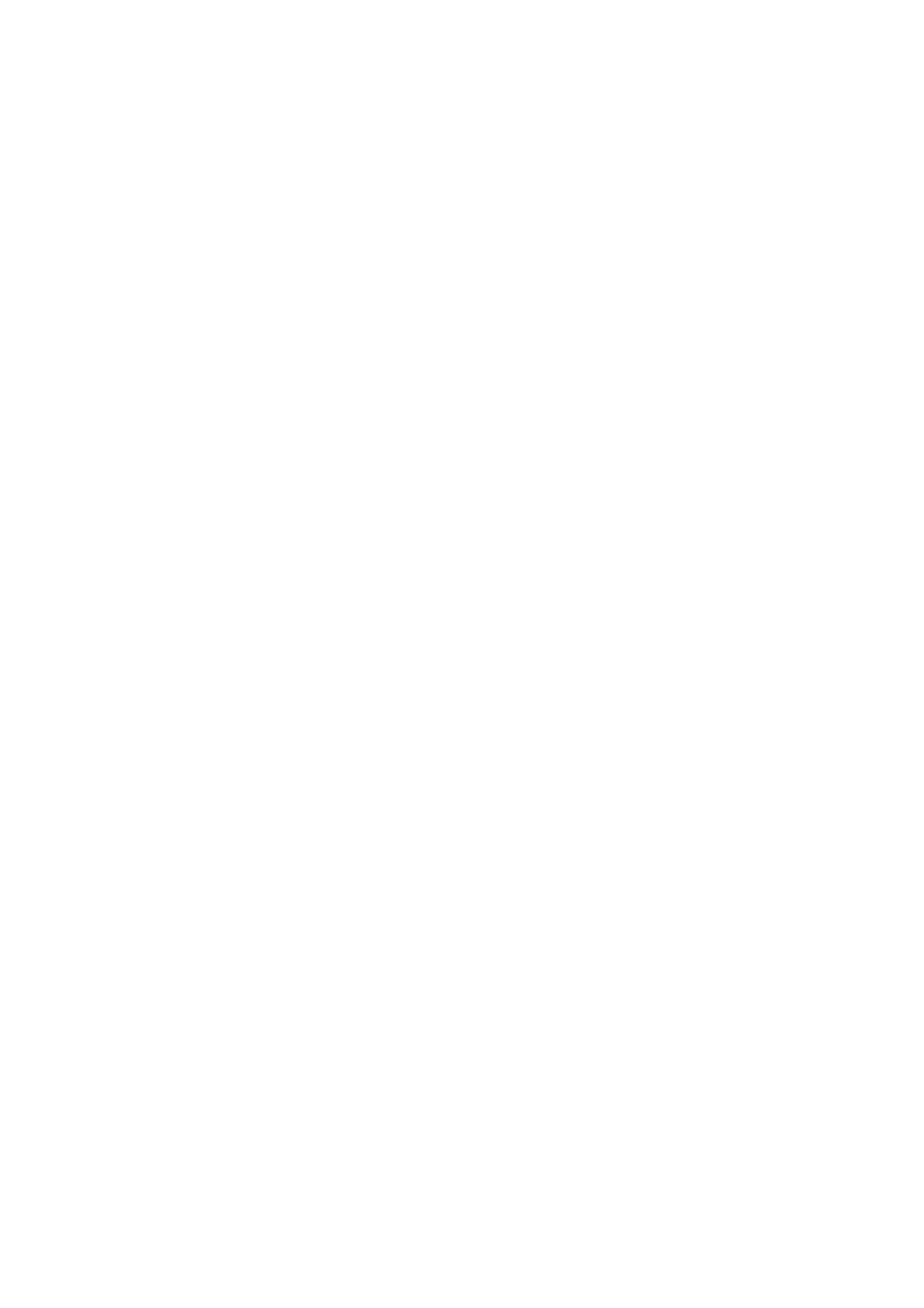# **Table of contents**

|    |                                 |                                                            |                                                     | Page             |
|----|---------------------------------|------------------------------------------------------------|-----------------------------------------------------|------------------|
| 1. |                                 | Introduction                                               |                                                     | $\mathbf{1}$     |
|    | 1.1<br>Structure of this report |                                                            | $\mathbf{1}$                                        |                  |
|    | 1.2                             | Compliance monitoring and the Resource Management Act 1991 |                                                     | $\mathbf{1}$     |
|    |                                 | 1.2.1                                                      | Evaluation of environmental and consent performance | $\overline{2}$   |
|    | 1.3                             |                                                            | Process description                                 | $\mathfrak{Z}$   |
|    |                                 | 1.3.1                                                      | Background                                          | $\mathfrak{Z}$   |
|    |                                 | 1.3.2                                                      | Gully Rock quarry                                   | $\overline{4}$   |
|    | 1.4                             |                                                            | Resource consents                                   | 5                |
|    |                                 | 1.4.1<br>1.4.2                                             | Water abstraction permit<br>Water discharge permits | 5<br>6           |
|    |                                 | 1.4.3                                                      | Air discharge permit                                | $\overline{7}$   |
|    | 1.5                             |                                                            | Monitoring programme                                | $\boldsymbol{7}$ |
|    |                                 | 1.5.1                                                      | Programme liaison and management                    | $\,8\,$          |
|    |                                 | 1.5.2                                                      | Site inspections                                    | $\boldsymbol{8}$ |
|    |                                 | 1.5.3                                                      | Chemical sampling                                   | 8                |
| 2. | Results                         |                                                            | 9                                                   |                  |
|    | 2.1                             | Water                                                      |                                                     | 9                |
|    |                                 | 2.1.1                                                      | Inspections                                         | 9                |
|    |                                 | 2.1.2                                                      | Results of discharge monitoring                     | 10               |
|    | 2.2                             | Air                                                        |                                                     | 10               |
|    |                                 | 2.2.1                                                      | Inspections                                         | 10               |
|    | 2.3                             |                                                            | Investigations, interventions, and incidents        | 10               |
| 3. |                                 | Discussion                                                 |                                                     | 11               |
|    | 3.1                             | Discussion of site performance                             |                                                     | 11               |
|    | 3.2                             | Environmental effects of exercise of consents              |                                                     | 11               |
|    | 3.3                             | Evaluation of performance                                  |                                                     | 11               |
|    | 3.4                             | Recommendations from the 2010-2012 Biennial Report         |                                                     | 12               |
|    | 3.5                             | Alterations to monitoring programmes for 2014-2016         |                                                     | 12               |
|    | 3.6                             |                                                            | Exercise of optional review of consent              | 13               |
| 4. | Recommendations                 |                                                            | 14                                                  |                  |
|    |                                 |                                                            | Glossary of common terms and abbreviations          | 15               |
|    |                                 | Bibliography and references                                |                                                     | 16               |
|    | Appendix I                      |                                                            | Resource consents held by Gully Rock Limited        |                  |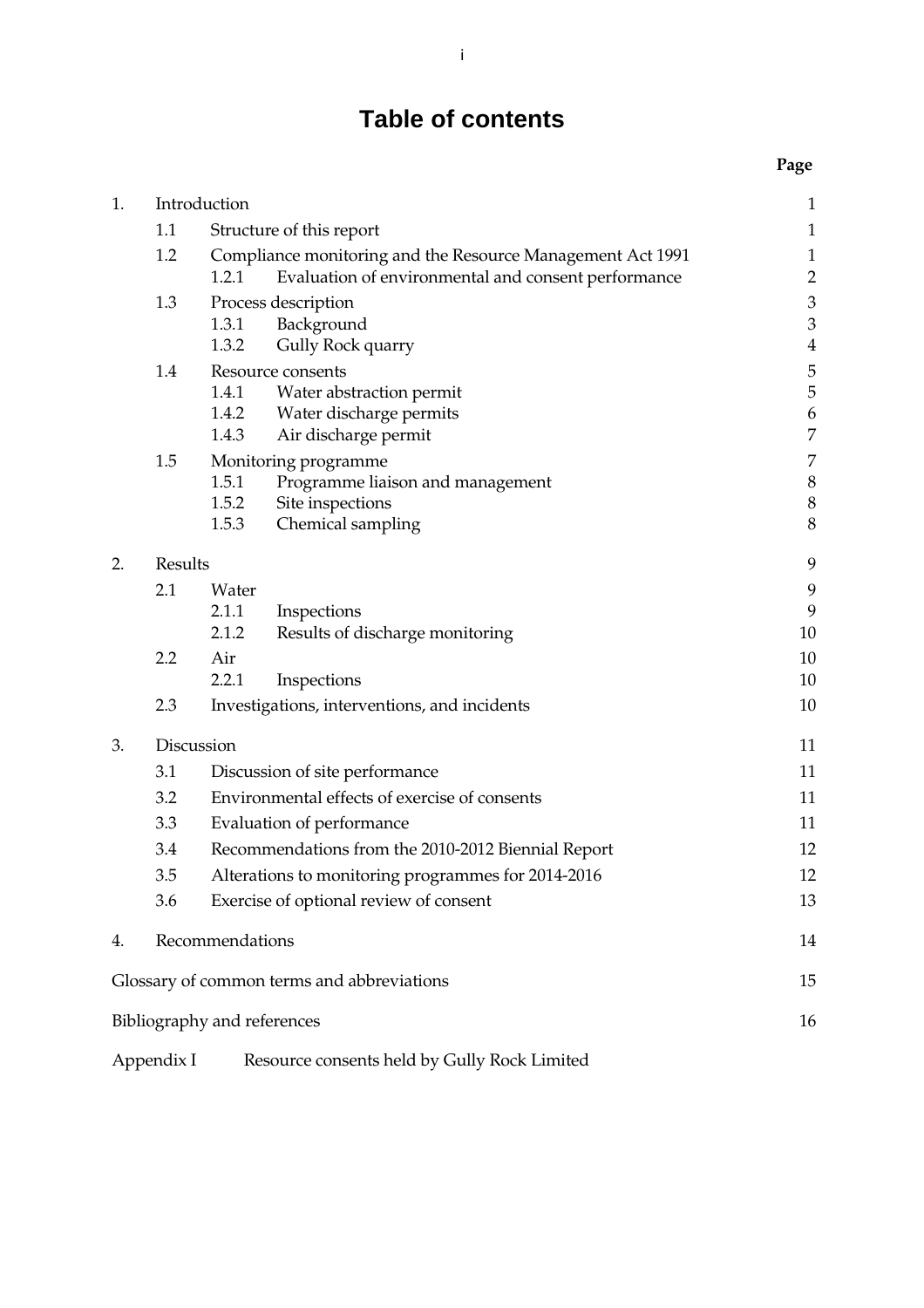# **List of tables**

| Table 1 | Summary of performance for Consent 6272-1 to discharge<br>treated washwater                    |    |
|---------|------------------------------------------------------------------------------------------------|----|
| Table 2 | Summary of performance for Consent 5124-1 to discharge<br>quarry stormwater onto and into land | 12 |

# **List of figures**

| Figure 1 | Approximate location of Gully Rock quarry, Uruti |  |
|----------|--------------------------------------------------|--|
| Figure 2 | Gully Rock quarry, Main North Road Uruti         |  |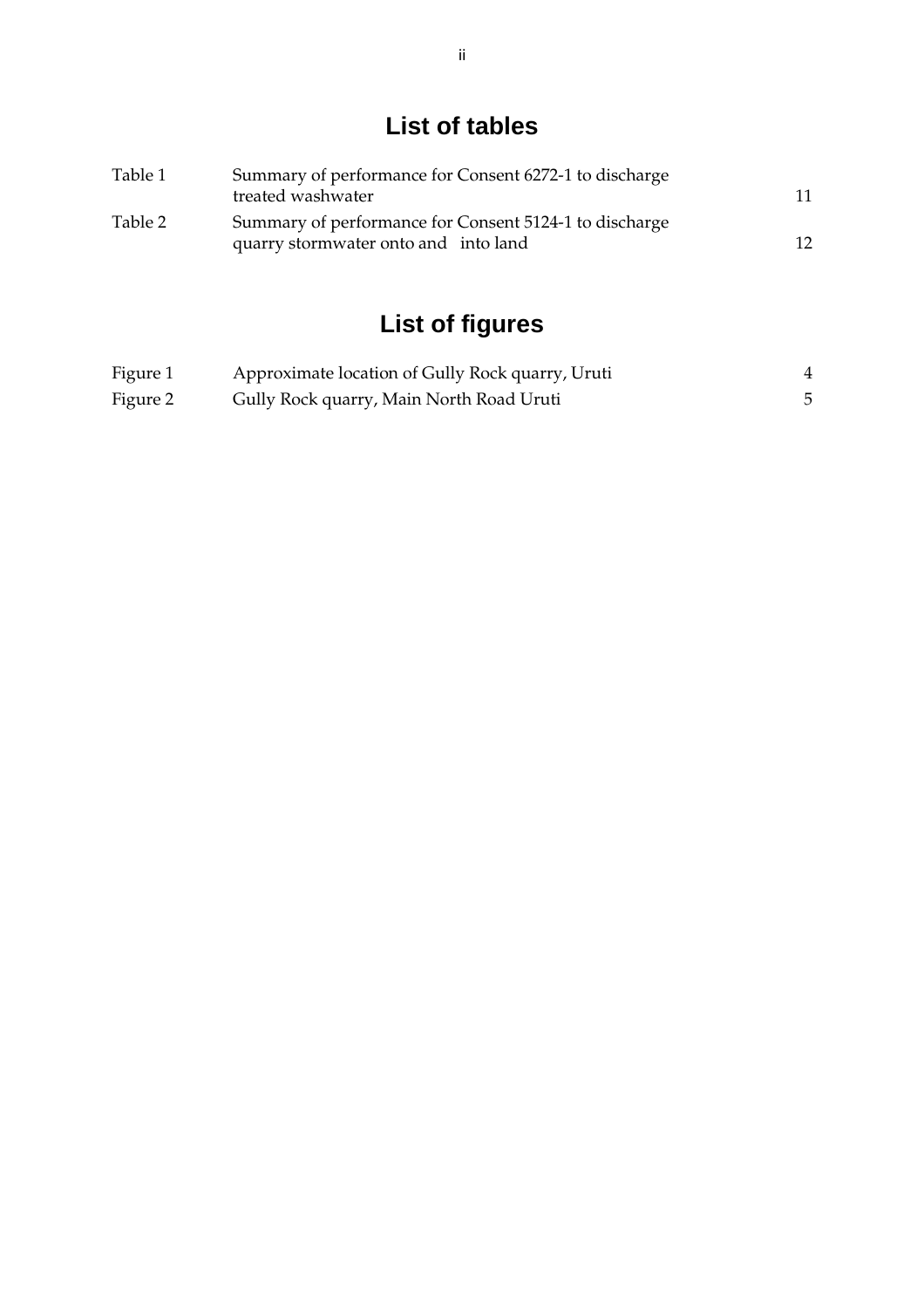## **1. Introduction**

This is the biennial report for the period July 2012-June 2014 by the Taranaki Regional Council describing the monitoring programme associated with resource consents held by Gully Rock Limited. The Company operates a quarry situated on Main North Road at Uruti.

This report covers the results and findings of the monitoring programme implemented by the Council in respect of the consents held by Gully Rock Limited that relates to discharges of water in the Mimi catchment. This is the sixth biennial report to be prepared by the Taranaki Regional Council to cover the discharges from the Uruti Quarry and their effects.

## **1.1 Structure of this report**

Section 1 of this report is a background section. It sets out general information about compliance monitoring under the *Resource Management Act 1991* (RMA) and the Council's obligations and general approach to monitoring sites through biennial programmes, the resource consents held by Gully Rock Limited in the Mimi catchment, the nature of the monitoring programme in place for the period under review, and a description of the activities and operations conducted at the Company's Uruti site.

Section 2 presents the results of monitoring during the period under review, including scientific and technical data.

Section 3 discusses the results, their interpretation, and their significance for the environment.

Section 4 presents recommendations to be implemented in the 2014-2016 monitoring period.

A glossary of common abbreviations and scientific terms, and a bibliography, are presented at the end of the report.

## **1.2 Compliance monitoring and the Resource Management Act 1991**

The *Resource Management Act 1991* (RMA) primarily addresses environmental 'effects' which are defined as positive or adverse, temporary or permanent, past, present or future, or cumulative. Effects may arise in relation to:

- (a) the neighbourhood or the wider community around an activity, and may include cultural and socio-economic effects;
- (b) physical effects on the locality, including landscape, amenity and visual effects;
- (c) ecosystems, including effects on plants, animals, or habitats, whether aquatic or terrestrial;
- (d) natural and physical resources having special significance (eg, recreational, cultural, or aesthetic);
- (e) risks to the neighbourhood or environment.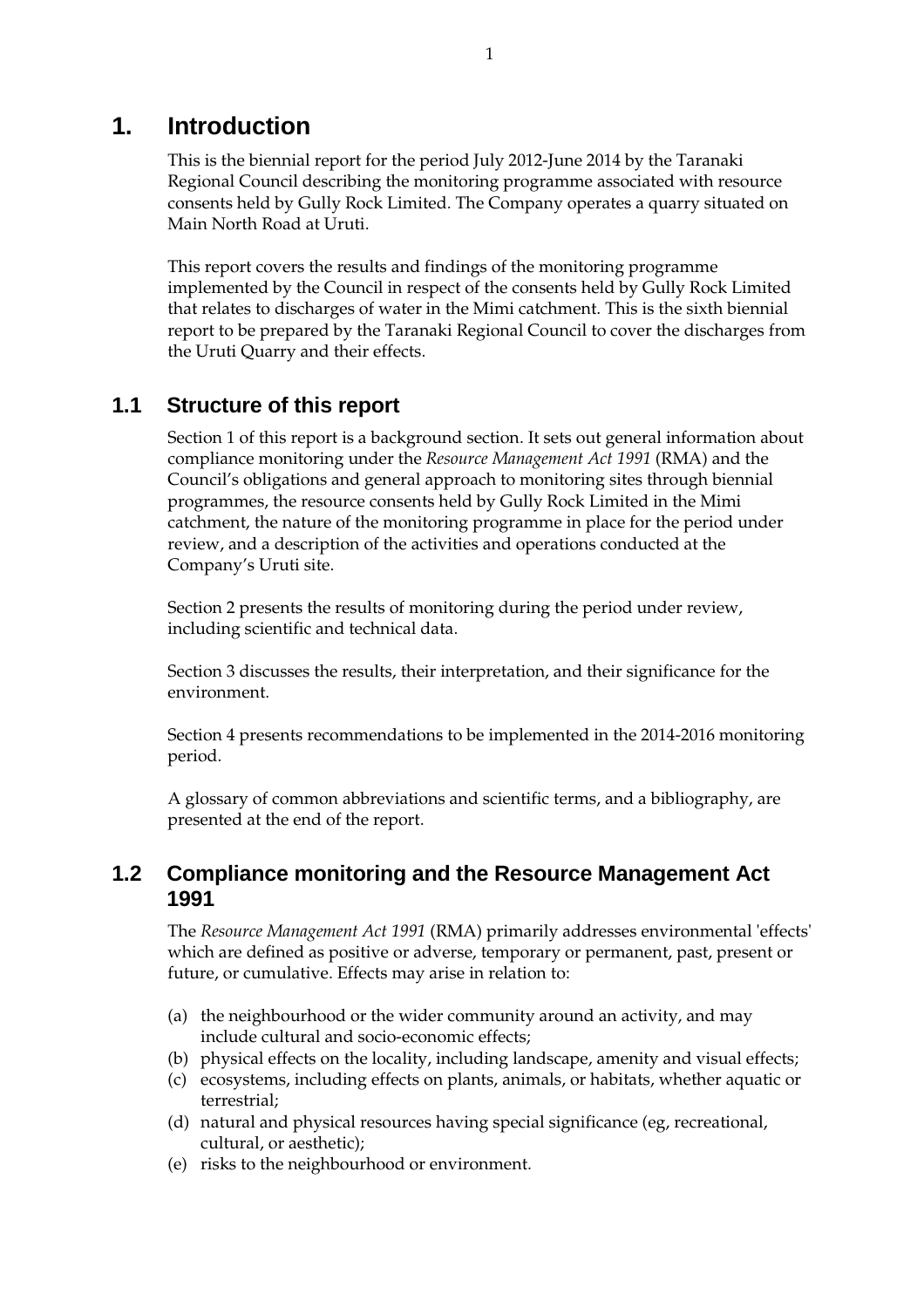In drafting and reviewing conditions on discharge permits, and in implementing monitoring programmes, the Taranaki Regional Council is recognising the comprehensive meaning of 'effects' inasmuch as is appropriate for each activity. Monitoring programmes are not only based on existing permit conditions, but also on the obligations of the RMA to assess the effects of the exercise of consents. In accordance with section 35 of the RMA, the Council undertakes compliance monitoring for consents and rules in regional plans; and maintains an overview of performance of resource users against regional plans and consents. Compliance monitoring, (covering both activity and impact) monitoring, also enables the Council to continuously assess its own performance in resource management as well as that of resource users particularly consent holders. It further enables the Council to continually re-evaluate its approach and that of consent holders to resource management, and, ultimately, through the refinement of methods, and considered responsible resource utilisation to move closer to achieving sustainable development of the region's resources.

#### **1.2.1 Evaluation of environmental and consent performance**

Besides discussing the various details of the performance and extent of compliance by the consent holder/s during the period under review, this report also assigns an overall rating. The categories used by the Council, and their interpretation, are as follows:

- A **high** level of environmental performance and compliance indicates that essentially there were no adverse environmental effects to be concerned about, and no, or inconsequential non-compliance with conditions.
- A **good** level of environmental performance and compliance indicates that adverse environmental effects of activities during the monitoring period were negligible or minor at most, or, the Council did not record any verified unauthorised incidents involving significant environmental impacts and was not obliged to issue any abatement notices or infringement notices, or, there were perhaps some items noted on inspection notices for attention but these items were not urgent nor critical, and follow-up inspections showed they have been dealt with, and any inconsequential non compliances with conditions were resolved positively, co-operatively, and quickly.
- **Improvement required (environmental)** or **improvement required (administrative compliance)** (as appropriate) indicates that the Council may have been obliged to record a verified unauthorised incident involving measurable environmental impacts, and/or, there were measurable environmental effects arising from activities and intervention by Council staff was required and there were matters that required urgent intervention, took some time to resolve, or remained unresolved at the end of the period under review, and/or, there were on-going issues around meeting resource consent conditions even in the absence of environmental effects. Abatement notices may have been issued.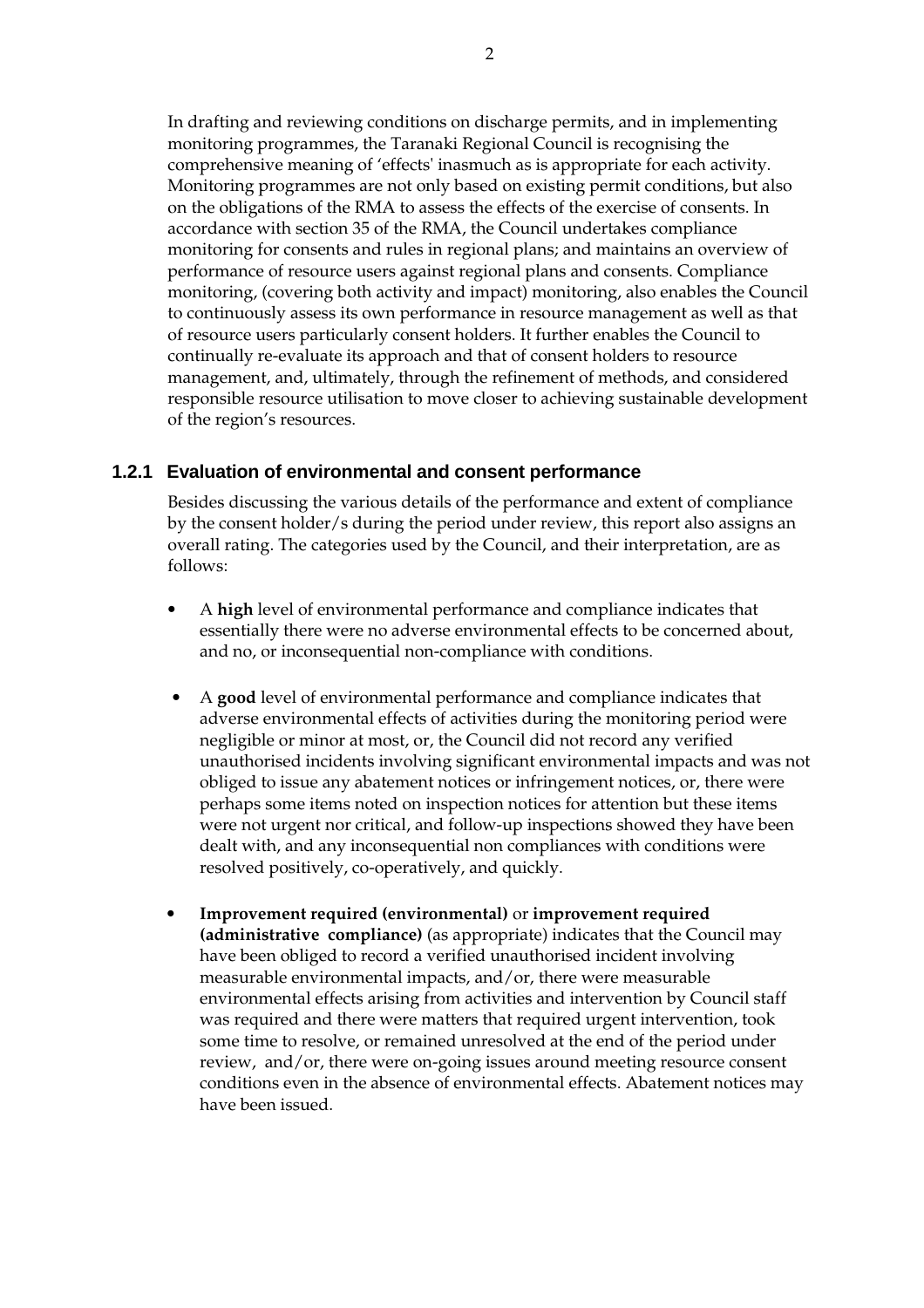• **Poor performance (environmental)** or **poor performance (administrative compliance)** indicates generally that the Council was obliged to record a verified unauthorised incident involving significant environmental impacts, or there were material failings to comply with resource consent conditions that required significant intervention by the Council even in the absence of environmental effects. Typically there were grounds for either a prosecution or an infringement notice.

For reference, in the 2013-2014 period, 60% of consent holders in Taranaki monitored through tailored compliance monitoring programmes achieved a high level of environmental performance and compliance with their consents, while another 29% demonstrated a good level of environmental performance and compliance with their consents.

## **1.3 Process description**

#### **1.3.1 Background**

In the past, a large percentage of aggregate production came from river-based sites within Taranaki. The Waiwhakaiho River supplied much of New Plymouth's requirements as far back as the 1950s with the Waitara River, Waiongana River, Kapuni Stream and Waingongoro River also providing a valuable source of aggregate. The aggregate source within these rivers was often over-exploited. The protective armouring of the boulders and gravel was removed in places, exposing the underlying erodible ash beds and creating deep narrow channels, which moved progressively upstream with no noticeable recovery. This brought about the need for the Shingle Extraction Bylaw introduced in 1974. Aggregate extraction from rivers was then controlled through the issue of permits accompanied by a set of conditions, with the removal of river-based aggregate being restricted to that for river control purposes only.

Historically, land-based sites required steady markets to compete with the easily won river-based extraction operations. However, in the early 1980s, due to the restriction placed on river-based aggregate extraction (and the completion of various major river control programmes and 'Think Big' projects) land-based sites became more widespread (Taranaki Regional Council, 1992).

Twenty-five operating quarries presently supply aggregate in Taranaki. These quarries are generally located in a reasonable proximity to urban areas, from which the greatest demand for aggregate stems.

Provision of aggregate to meet longer term demand will continue to be dominated by several large quarry operations. Extra demand on alluvial terraces and laharic deposits has occurred due to the controlled river bed extraction. These resources are of good quality and are relatively plentiful, although Taranaki aggregates are known to have a lower crushing strength (85 kN) than aggregates from most other parts of the country. Importation of various aggregates may need to continue to meet the requirement for aggregate types not available in Taranaki.

Quarrying and shingle extraction in Taranaki is covered by the RMA and, if the minerals in question are Crown owned, by the Crown Minerals Act 1991.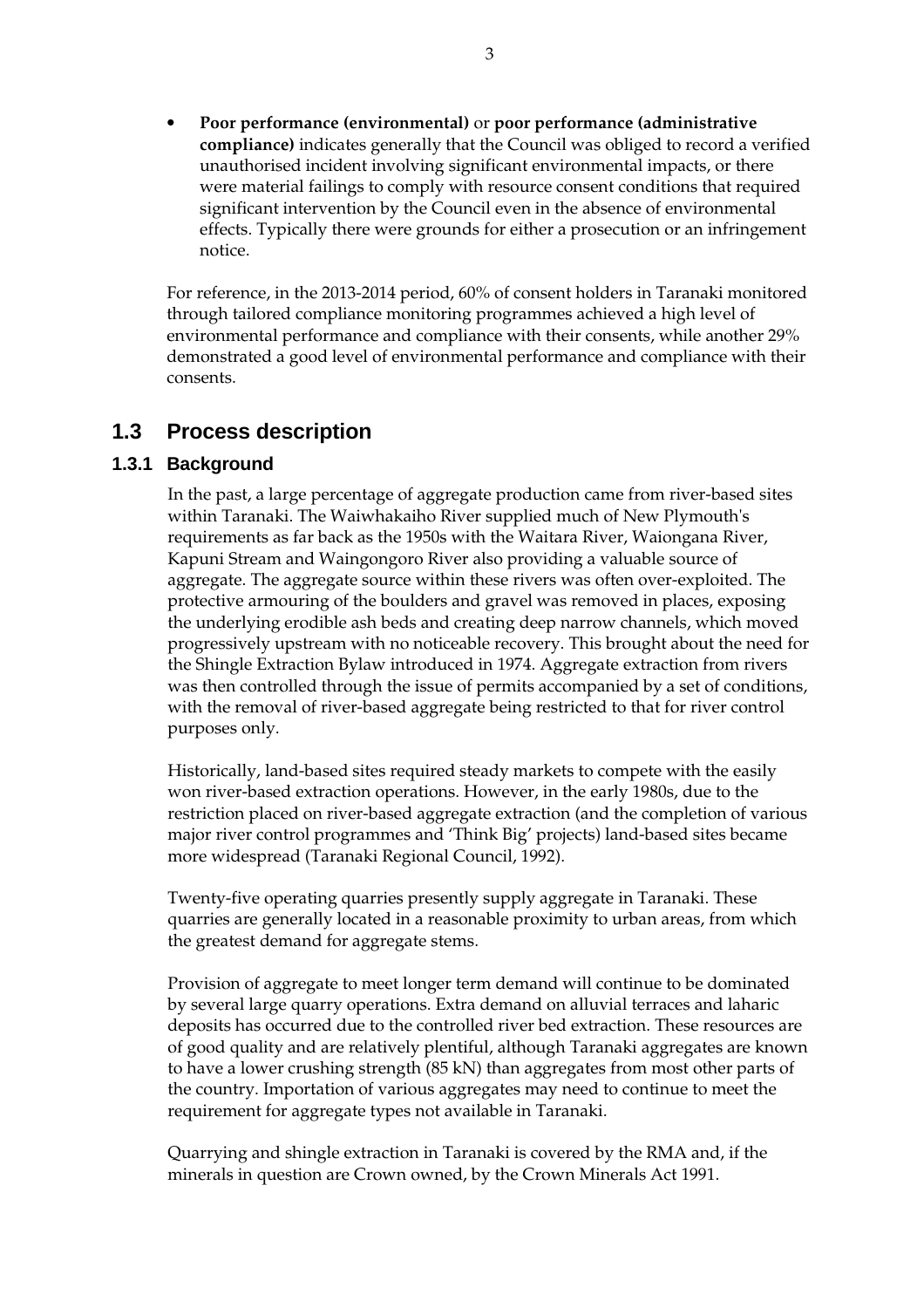Regional councils have no control over the provision of exclusive rights to minerals. However, regional councils do have control over the environmental effects of aggregate extraction from river and lake beds, and land in certain circumstances, and these controls may act as a constraint or limitation on allocation decisions.

Sections 15 and 30 of the RMA give regional councils responsibility for the discharge of contaminants into the environment. Discharges of water into water, contaminants onto or into land that may result in water contamination, and contaminants from industrial premises into air or onto/into land, may not take place unless expressly allowed by a rule in a regional plan, a resource consent, or regulations. Aggregate extraction usually involves washing aggregates, and therefore requires the discharge of wastes.

Other discharges, such as emissions to air from crushing and processing plants, disposal of spoil and solid wastes, and discharges of stormwater are also the responsibility of regional councils.

## **1.3.2 Gully Rock quarry**

Gully Rock Limited operates a small quarry at Uruti. The site has been in operation since 1929 and until 2001, was used primarily as a source of metal for local roads first by the Clifton County Council and later, the New Plymouth District Council.



**Figure 1** Approximate location of Gully Rock quarry, Uruti

Gully Rock extracts predominantly unconsolidated, gravel wash material for use in exposed aggregate concrete and similar ornamental building products, and in this respect differs from nearly all other quarries in Taranaki.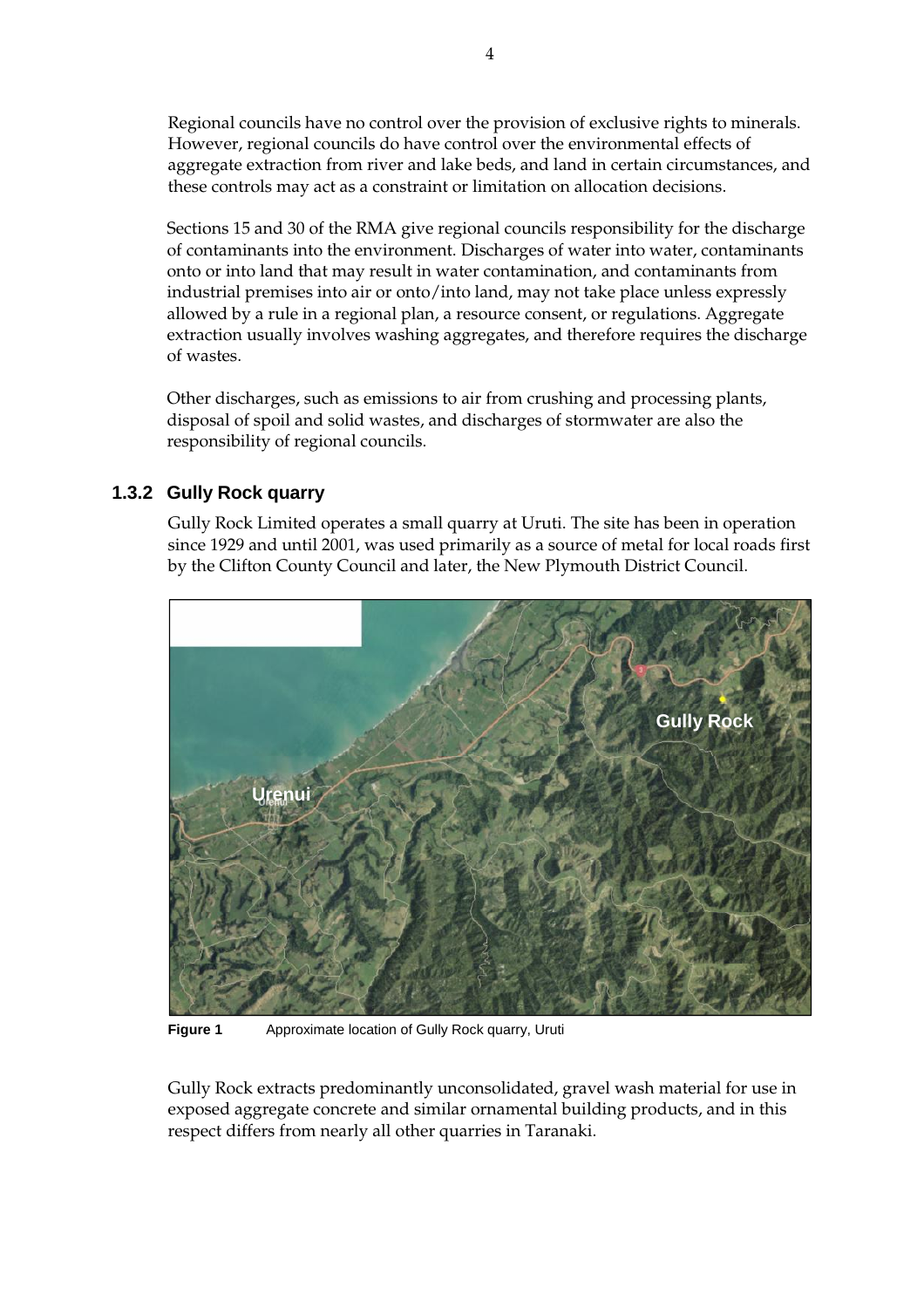The Company's active site covers approximately 1.5 ha. Aggregate excavated from the deposits is screened, washed and stockpiled for loading out. Water used to wash the aggregate is sourced from a nearby reservoir located in the headwaters of an unnamed tributary of the Mimi River. Washwater is recycled to minimise the effects of the discharge. The volume of washwater discharged into the unnamed tributary is not expected to exceed 50 m<sup>3</sup> per day.

The Mimi River is listed in the Regional Freshwater Plan for Taranaki as having high natural, ecological and amenity values. Gully Rock Limited quarrying operation is located on the true left bank of the Mimi River along the Mokau Road, Uruti.



**Figure** 2 Gully Rock quarry, Main North Road Uruti

## **1.4 Resource consents**

#### **1.4.1 Water abstraction permit**

Section 14 of the RMA stipulates that no person may take, use, dam or divert any water, unless the activity is expressly allowed for by a resource consent or a rule in a regional plan, or it falls within some particular categories set out in Section 14.

The maintenance of sufficient volumes of water within streams and rivers to protect aquatic habitat is a primary concern of the Regional Council with respect to water abstraction permits. Water abstraction for quarries is primarily only required for the washing of aggregate, and in this regard the Council encourages the recycling of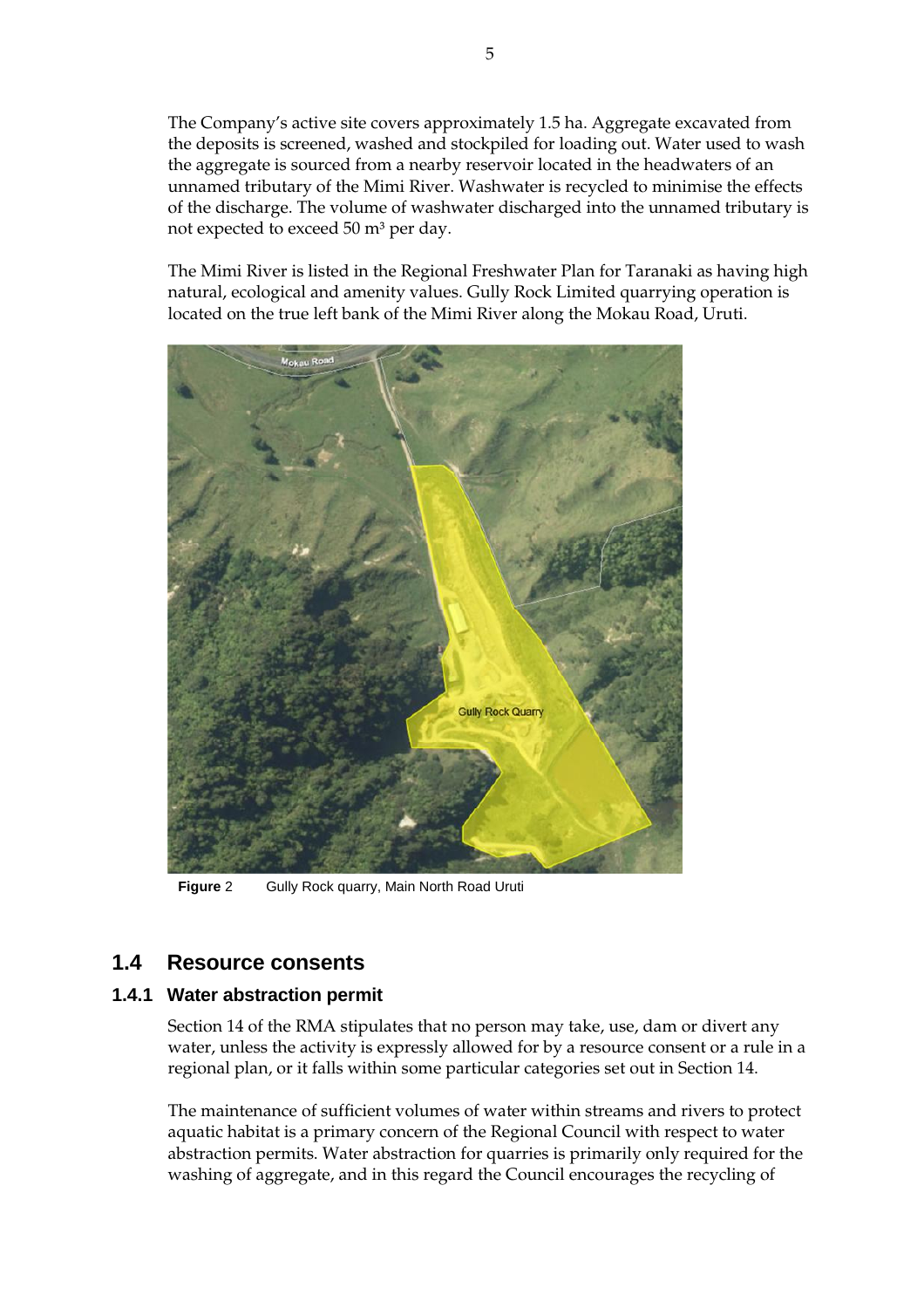both washwater and stormwater to minimise the requirement to abstract surface water. Often when combined with efficient recycling, the small volumes of surface water required to be abstracted for washing at quarries fit within the permitted activity rule [Rule 15] of the Regional Fresh Water Plan for Taranaki. That is, the abstraction volume shall not exceed 50 cubic metres in any one day, and the rate of abstraction shall not exceed 1.5 litres per second. The abstraction of water at the Gully Rock Limited quarry is covered by Rule 15.

#### **1.4.2 Water discharge permits**

Section 15(1)(a) of the RMA stipulates that no person may discharge any contaminant into water, unless the activity is expressly allowed for by a resource consent or a rule in a regional plan, or by national regulations. Water quality is a primary concern to the Regional Council with regard to aggregate extraction. A quarry can operate as either a 'dry' quarry discharging only stormwater or a 'washing' quarry where aggregate washing facilities are in place. Many of the quarries in Taranaki have some form of washing facility and also operate in the vicinity of a water body or have some form of discharge into a water body.

 Wastewater from aggregate washing has a high silt concentration. The discharge of untreated washwater into a water body, particularly to a river during low flow, is likely to result in the smothering of stream life and deterioration in aesthetic conditions. It can affect downstream abstractions of water, local fisheries and recreational activity.

Stormwater is generally less contaminated in terms of silt concentration, and run-off tends to occur when rivers are in higher flow. Under these circumstances the effect of silt contamination is reduced due to dilution. The installation of appropriate stormwater diversion structures, together with construction and maintenance of contaminated stormwater and aggregate washing treatment systems are most important in maintaining water quality.

Gully Rock Limited holds water discharge permit **6272-1** to cover the discharge of treated washwater from stone cleaning at a quarry site into an unnamed tributary of the Mimi River. This permit was issued on 9 February 2004 and is due to expire on 1 June 2021.

There are nine special conditions attached to the consent.

Condition 1 requires that no untreated washwater be discharged into the unnamed tributary.

Condition 2 requires the consent holder to maintain and operate the silt control structures properly.

Condition 3 requires the consent holder to implement a recirculatory system to minimise washwater discharge.

Condition 4 requires that discharges do not adversely affect the receiving water or aquatic life.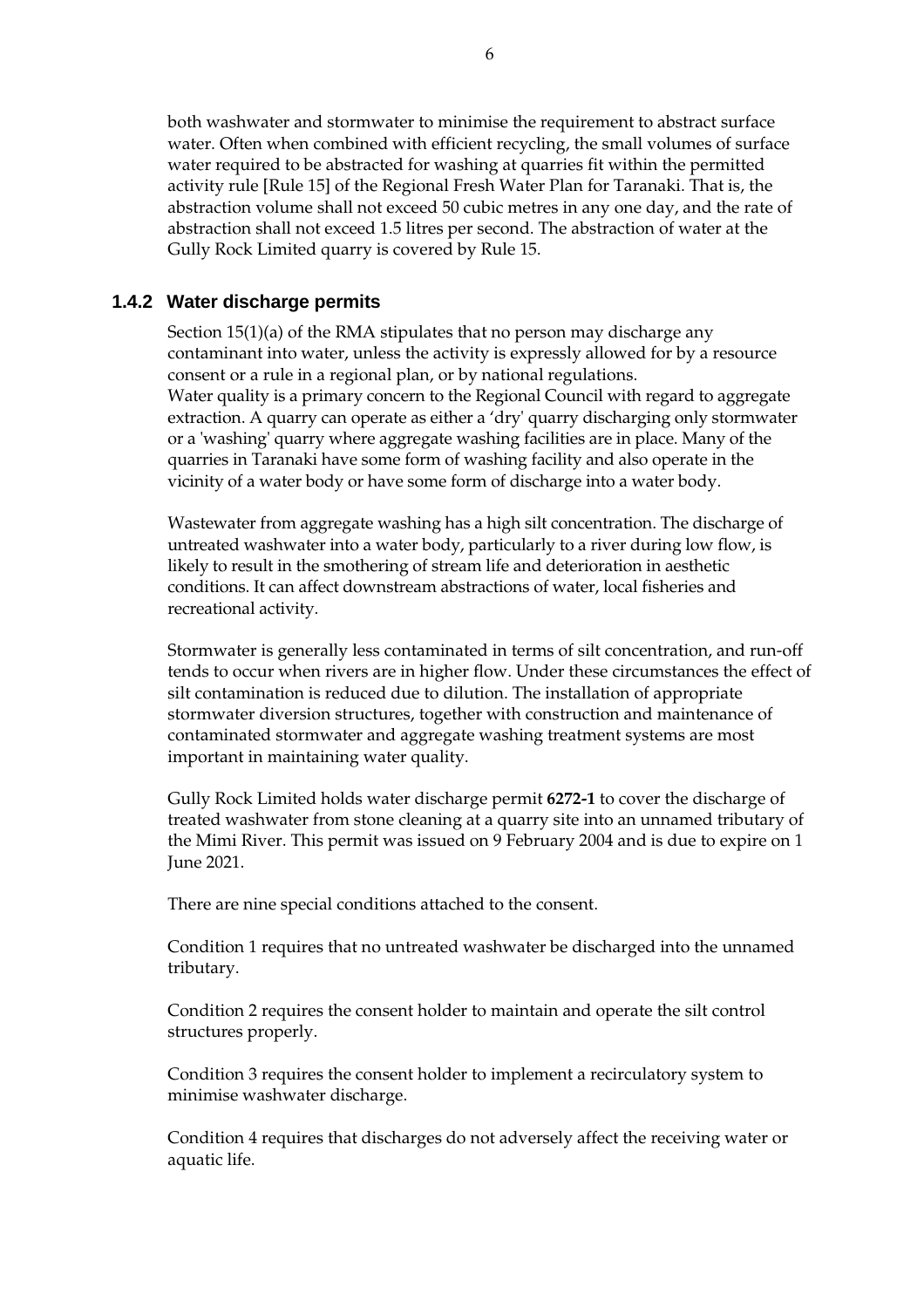Condition 5 sets specific discharge concentration limits.

Condition 6 sets limits for effects of the discharge in the receiving waters.

Condition 7 requires the consent holder to adopt the best practicable option to prevent or minimise effects.

Condition 8 states that the exercise of the consent shall be undertaken in accordance with information submitted.

Condition 9 is a review provision.

A copy of the permit is attached to this report in Appendix I.

Gully Rock Limited holds water discharge permit **5124-1** to cover the discharge of up to 56 litres/second of stormwater from a quarry site onto and into land in the vicinity of an unnamed tributary of the Mimi River. This permit was issued on 29 May 1997 and is due to expire on 1 June 2015.

There are 2 special conditions attached to this consent.

Condition 1 requires the consent holder to progressively reinstate the quarry site.

Condition 2 is a review provision.

A copy of the permit is attached to this report in Appendix I.

#### **1.4.3 Air discharge permit**

Section 15(1)(c) of the RMA stipulates that no person may discharge any contaminant from any industrial or trade premises into air, unless the activity is expressly allowed for by a resource consent, a rule in a regional plan, or by national regulations.

Rule 16 of the Council's Regional Air Plan for Taranaki allows the discharge of emissions from quarrying operations as a permitted activity, subject to compliance with various environmental performance conditions. Gully Rock holds no air discharge consents for its Uruti quarry operation because airborne discharges [mainly dust] from the operation meet the requirements of Rule 16 of the Regional Air Plan.

## **1.5 Monitoring programme**

Section 35 of the RMA sets out obligations upon the Taranaki Regional Council to: gather information, monitor, and conduct research on the exercise of resource consents and the effects arising, within the Taranaki region and report upon these.

The Taranaki Regional Council may therefore make and record measurements of physical and chemical parameters, take samples for analysis, carry out surveys and inspections, conduct investigations, and seek information from consent holders.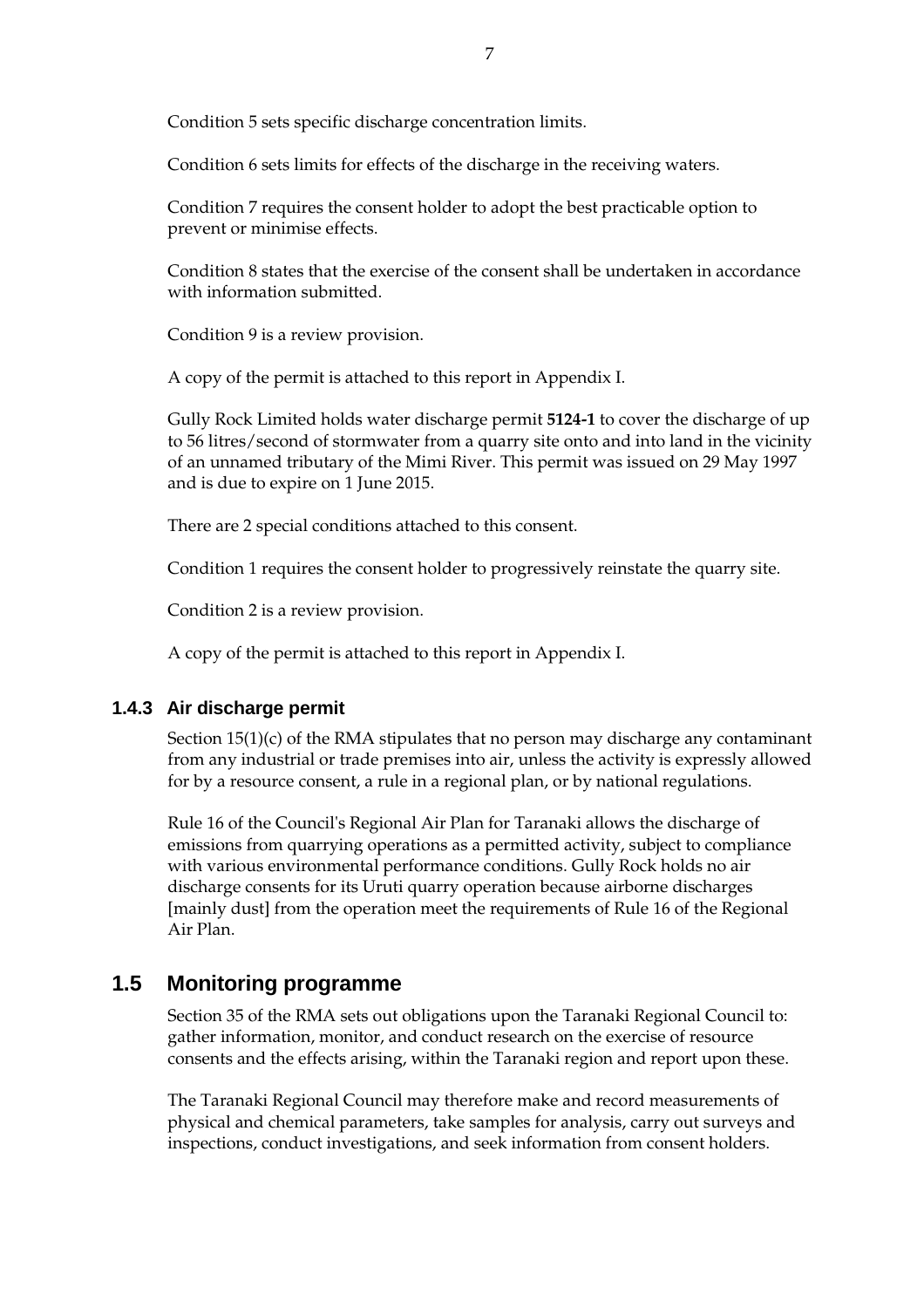The monitoring programme for the company's site consisted of three primary components.

#### **1.5.1 Programme liaison and management**

There is generally a significant investment of time and resources by the Taranaki Regional Council in ongoing liaison with resource consent holders over consent conditions and their interpretation and application, in discussion over monitoring requirements, preparation for any reviews, renewals, or new consents, advice on the Council's environmental management strategies and the content of regional plans, and consultation on associated matters.

#### **1.5.2 Site inspections**

Gully Rock Limited's Uruti quarry was visited six times during the monitoring period. With regard to consents for the discharge to water, the main points of interest were plant processes with potential or actual discharges to receiving watercourses, including contaminated stormwater and wash water. Air inspections focused on plant processes with associated actual and potential emission sources and characteristics, including potential odour, dust, noxious or offensive emissions. Sources of data being collected by the consent holder were identified and accessed, so that performance in respect of operation, internal monitoring, and supervision could be reviewed by the Council. The neighbourhood was surveyed for environmental effects.

#### **1.5.3 Chemical sampling**

Sampling of the stormwater and/or washwater from the Gully Rock Limited site is to be undertaken only if warranted during the monitoring period under review. The Taranaki Regional Council undertook sampling of both the discharge and the water quality upstream and downstream of the discharge point, on one occasion during the monitoring period.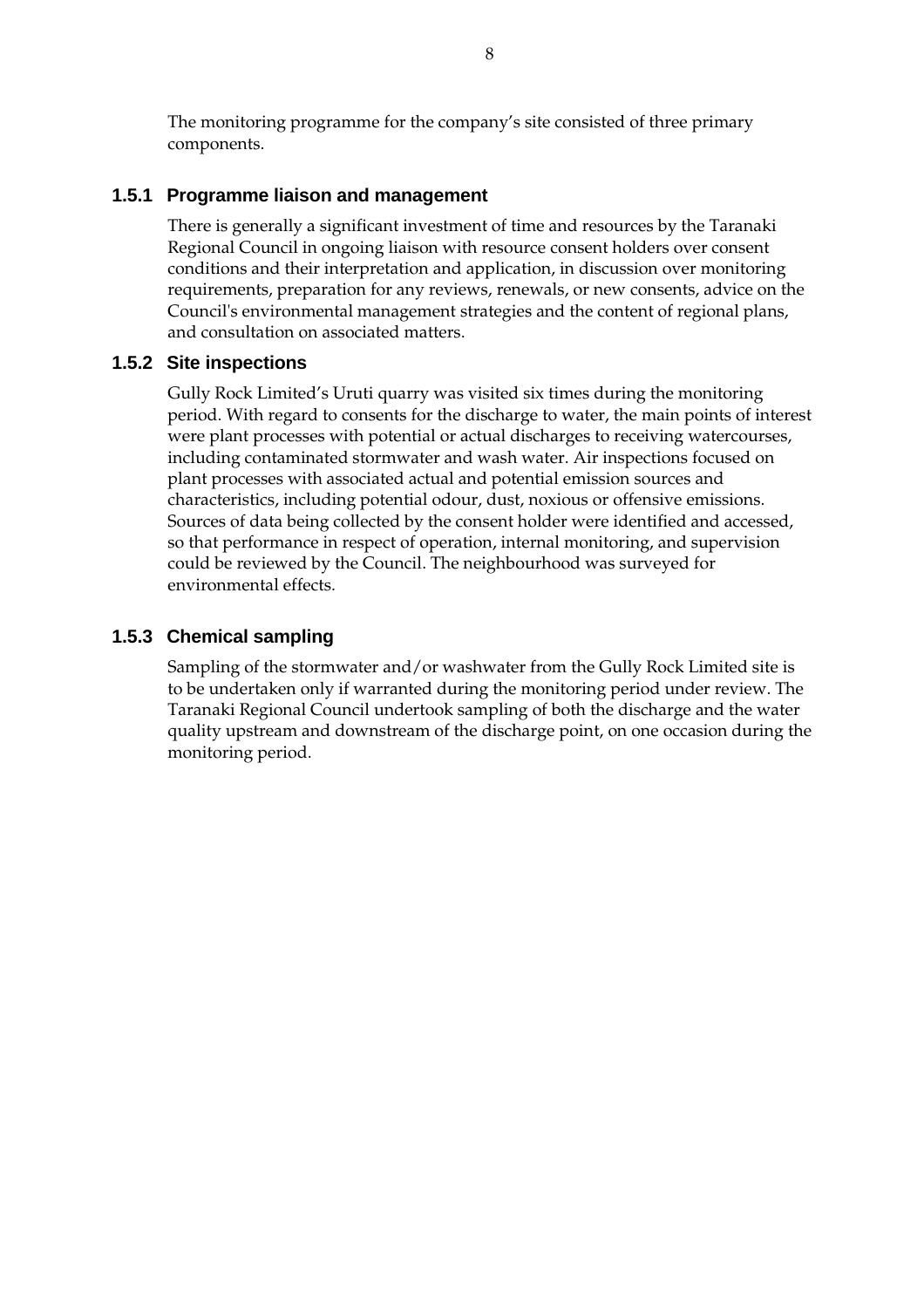## **2. Results**

## **2.1 Water**

### **2.1.1 Inspections**

During the 2012-2014 monitoring period the Council carried out a total of six routine site inspections, the inspection notes are summarised below:

#### **1 August 2011**

The inspecting officer met onsite with the site manager. A large slip had occurred in February and a lot of material had ended up in the lake above the quarry, remedial work had been undertaken. Product was being washed at the time of inspection and the silt ponds had been cleaned out prior to the inspection. There was a small discharge from the final pond. Fines were still stockpiled alongside the unnamed tributary. The tributary was flowing clear below the ponds and the fines. A large amount of product was stockpiled onsite. Overall the site was tidy.

#### **17 February 2012**

The inspecting officer met onsite with the site manager. Material was being trucked offsite at the time of inspection. The plant was not operating at the time of inspection due to a minor breakdown of equipment. There was product stockpiled onsite. The silt pond had been cleaned out prior to the inspection. There was a small discharge. There were no visual impacts below the mixing zone. The fines were still stockpiled onsite. Overall the site was tidy.

#### **11 January 2013**

The inspecting officer met onsite with the site manager. The quarry was not operating at the time of inspection. The silt pond had not discharged for some time as the water level was low. The ponds had been cleaned out prior to the inspection. There was silt drying out before being stockpiled. The fines stockpiled had good vegetation growth on the stream side and no runoff had occurred. The extraction area was inspected. The stream below the site was flowing clean and clear. Overall the site was tidy and was complying with resource consent conditions at the time of inspection.

#### **12 June 2013**

The inspecting officer met onsite with the site manager. The plant was in operation at the time of inspection and washing was occurring. The silt ponds looked good and the stream was flowing clean and clear below the ponds and below the quarry site. Overall the site was tidy.

#### **3 March 2014**

The inspecting officer met onsite with the site manager. The plant was not operating at the time of inspection. The silt ponds looked good. There was a small discharge from the last pond and this was having no visual impact on the receiving waters. Fines were still stockpiled onsite however, they were slowly being removed from the site. Overall the site was tidy.

#### **23 May 2014**

The inspecting officer met onsite with the site manager. The plant was not operating at time of inspection. The silt ponds were discharging to the receiving waters. The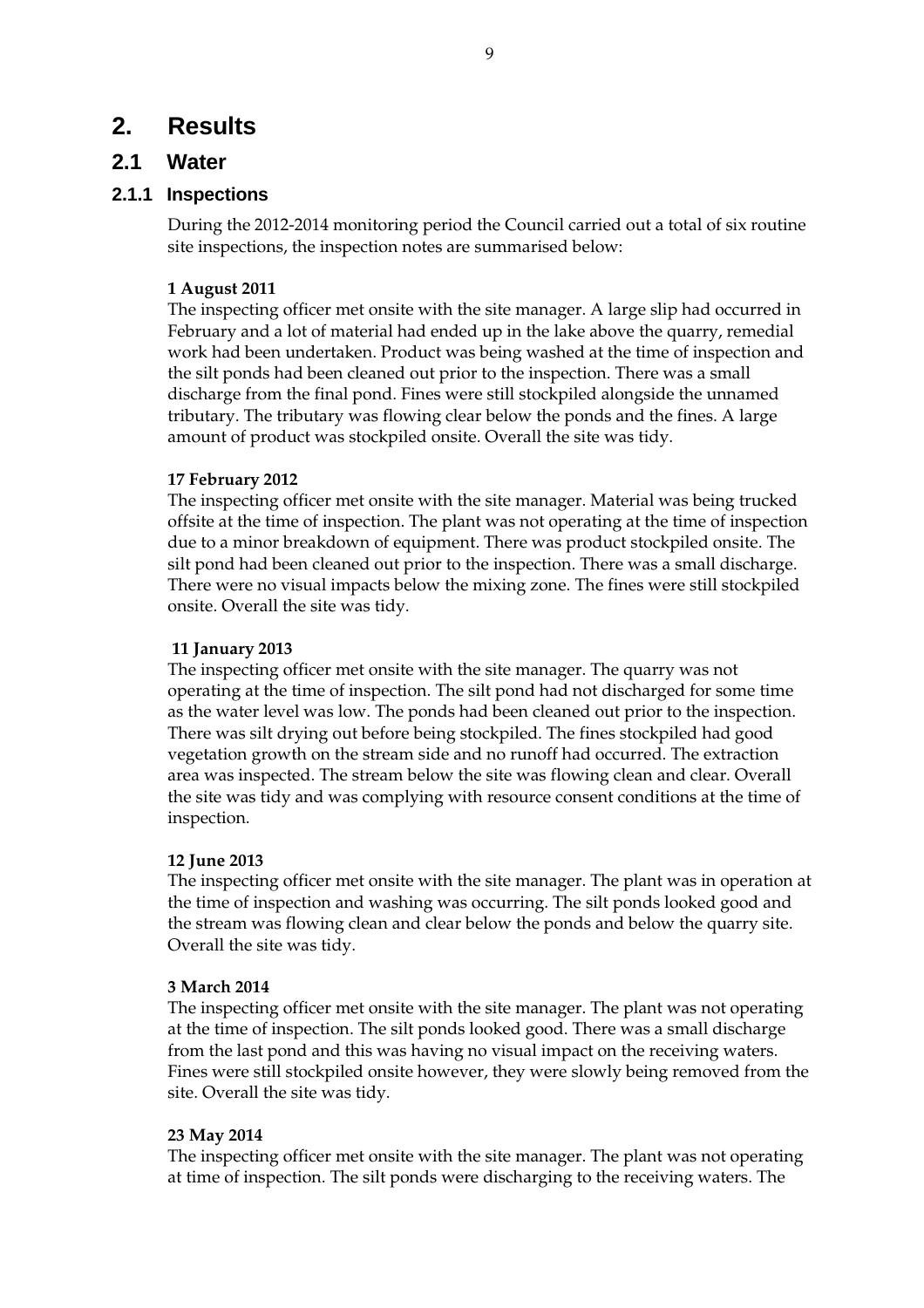discharge into the stream was slightly discolored but it cleared up within 2 meters. The stormwater runoff from the site is directed to grassy drains and there was no visual impact on the receiving waters.

#### **2.1.2 Results of discharge monitoring**

No receiving environment monitoring was undertaken during the period under review. Inspections found the discharges from the sites were having no visible effect (i.e. no foams, scums, or effects upon suspended solids, turbidity, streambed deposition, or colour) on the receiving waters.

### **2.2 Air**

#### **2.2.1 Inspections**

Many industries emit dust from various sources during operational periods. During inspections the site was checked for discharges to air. Rule 16 of the Regional Air Quality Plan sets out various requirements for the environmental performance of quarries in respect of discharges to air. There were no issues noted with regard to dust at the site during the compliance monitoring period.

## **2.3 Investigations, interventions, and incidents**

The monitoring programme for the period was based on what was considered to be an appropriate level of monitoring, review of data, and liaison with the consent holder. During the period matters may arise which require additional activity by the Council, for example provision of advice and information, or investigation of potential or actual courses of non-compliance or failure to maintain good practices. A pro-active approach that in the first instance avoids issues occurring is favoured.

The Taranaki Regional Council operates and maintains a register of all complaints or reported and discovered excursions from acceptable limits and practices, including non-compliance with consents, which may damage the environment. The Unauthorised Incident Register (UIR) includes events where the company concerned has itself notified the Council. The register contains details of any investigation and corrective action taken.

Complaints may be alleged to be associated with a particular site. If there is potentially an issue of legal liability, the Council must be able to prove by investigation that the identified company is indeed the source of the incident (or that the allegation cannot be proven).

In the 2012-2014 monitoring period, there were no incidents or complaints recorded in relation to operations at the Gully Rock Limited quarry site.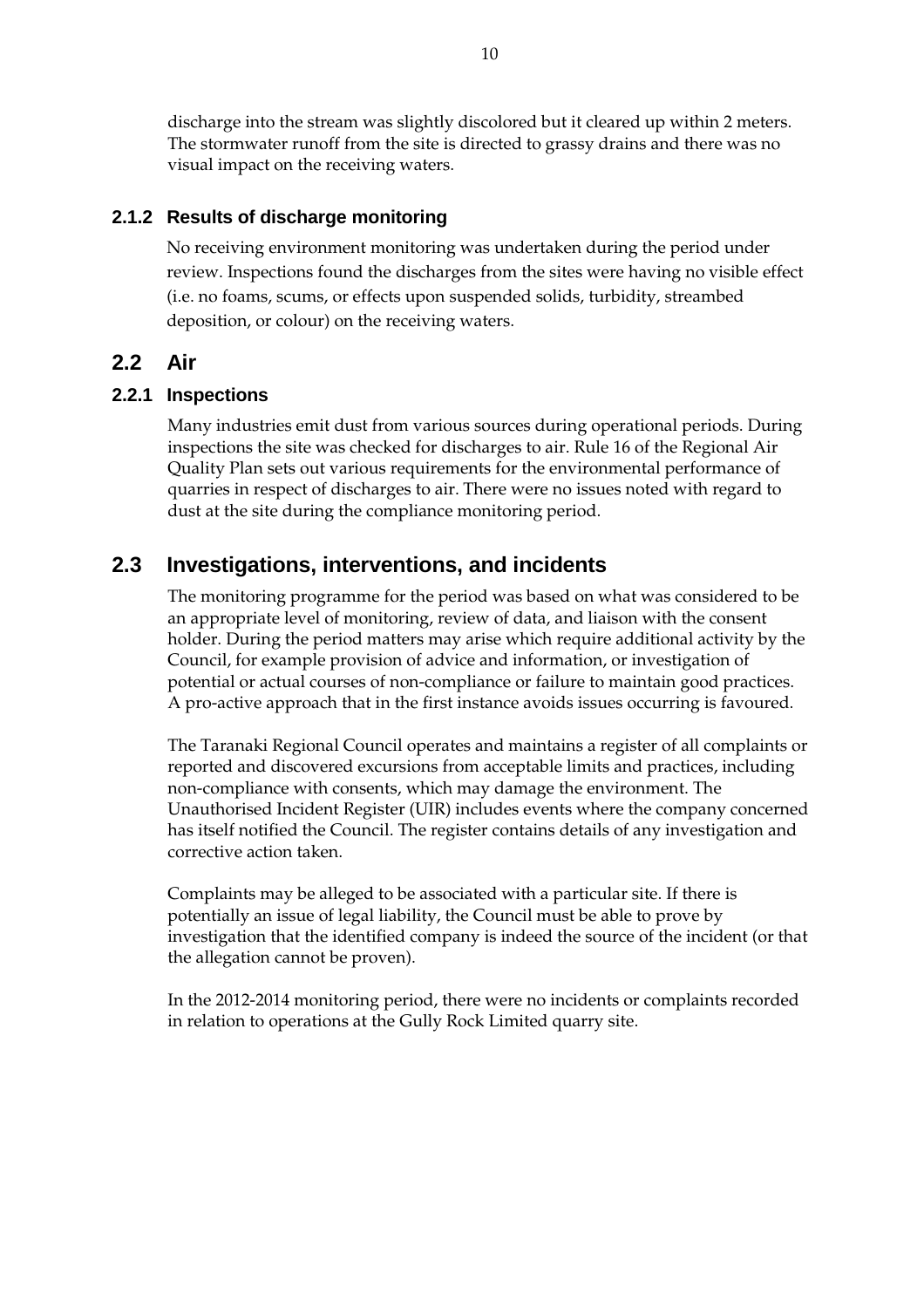## **3. Discussion**

## **3.1 Discussion of site performance**

During the 2012-2014 monitoring period, the Council carried out six site inspections at the Gully Rock quarry site. The site was found to be tidy and well managed. There were no incidents or complaints recorded in relation to operations at the site. Inspections found that the discharges from the sites were having no visible effect on the receiving waters during inspections.

## **3.2 Environmental effects of exercise of consents**

The main potential environment effect on waterways that quarries have is the discharge of washwater containing high suspended solids concentrations into nearby waterways. Such discharges may result in discolouration of the waterway near the discharge point and may result in smothering of benthic life forms, form a barrier to fish movement and may affect fish spawning habitats.

The Taranaki Regional Council monitors for possible effects on stream life by conducting visual inspections of the streambed both up and downstream of the quarry, and measuring physicochemical properties of the stormwater and receiving waters when warranted.

During the monitoring period the site was found to be generally tidy and well managed.

## **3.3 Evaluation of performance**

A summary of the consent holder's compliance record for the year under review is set out in Tables 1 and 2.

**Table 1** Summary of performance for Consent 6272-1 to discharge treated washwater

| <b>Condition requirement</b>               | Means of monitoring during period under review | Compliance<br>achieved? |
|--------------------------------------------|------------------------------------------------|-------------------------|
| No direct discharge<br>1.                  | Inspections                                    | Yes                     |
| Maintain silt control structures<br>2.     | Inspections                                    | Yes                     |
| 3.<br>Recirculatory system                 | Inspections                                    | Yes                     |
| Effects in receiving water<br>4.           | Inspections                                    | Yes                     |
| <b>Concentration limits</b><br>5.          | Sampling                                       | Yes                     |
| 6.<br>Limits on effects on receiving water | Inspections                                    | Yes                     |
| Adopt best practicable option<br>7.        | Inspections                                    | Yes                     |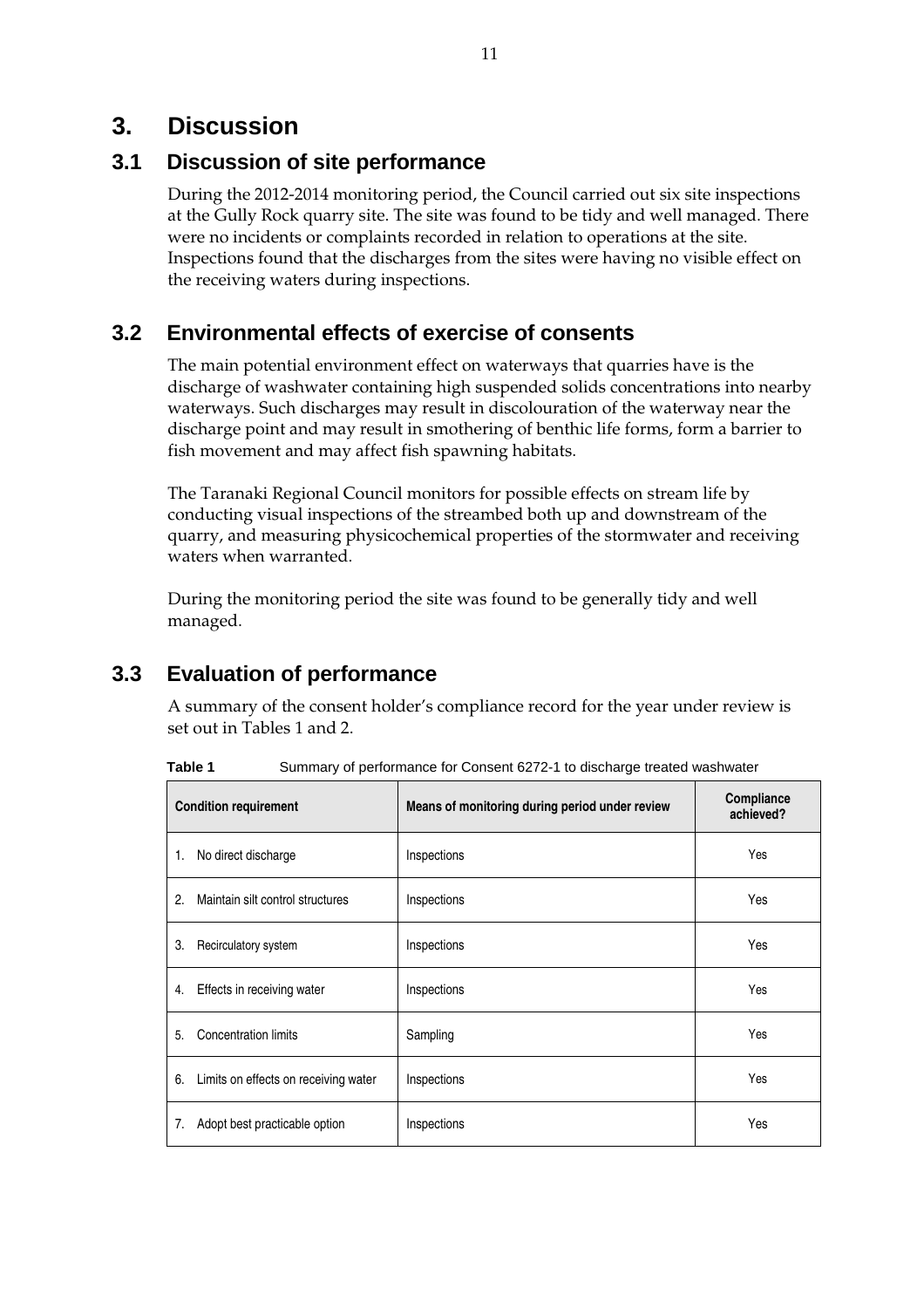| <b>Condition requirement</b>                                                                      |                                                                               | Means of monitoring during period under review               | Compliance<br>achieved?             |
|---------------------------------------------------------------------------------------------------|-------------------------------------------------------------------------------|--------------------------------------------------------------|-------------------------------------|
| 8.                                                                                                | Exercise of consent undertaken in<br>accordance with information<br>submitted | Inspections                                                  | Yes                                 |
| 9.                                                                                                | Review provision                                                              | Consideration for optional review scheduled for June<br>2015 | N/A- Review not yet<br>provided for |
| Overall assessment of consent compliance and environmental performance in respect of this consent |                                                                               |                                                              | High                                |

**Table 2** Summary of performance for Consent 5124-1 to discharge quarry stormwater onto and into land

| <b>Condition requirement</b>                                                                      | Means of monitoring during period under review               | Compliance<br>achieved?             |
|---------------------------------------------------------------------------------------------------|--------------------------------------------------------------|-------------------------------------|
| Progressive reinstatement                                                                         | Inspections                                                  | Yes                                 |
| Review provision<br>2.                                                                            | Consideration for optional review scheduled for June<br>2015 | N/A- Review not yet<br>provided for |
| Overall assessment of consent compliance and environmental performance in respect of this consent | <b>High</b>                                                  |                                     |

During the period under review, the Company demonstrated a high level of environmental performance and compliance with the resource consents. There were no incidents recorded in relation to operations at the Gully Rock Limited quarry site. The site was well managed and tidy. The bunding and ponds appeared to be well maintained.

## **3.4 Recommendations from the 2010-2012 Biennial Report**

In the 2010-2012 Biennial Report, it was recommended:

1. THAT monitoring of discharges from the Uruti quarry operation in 2012-2014 remains unchanged from that of 2010-2012.

This recommendation was subsequently implemented.

## **3.5 Alterations to monitoring programmes for 2014-2016**

In designing and implementing the monitoring programmes for air/water discharges in the region, the Taranaki Regional Council has taken into account the extent of information made available by previous authorities, its relevance under the RMA, the obligations of the Act in terms of monitoring emissions/discharges and effects, and subsequently reporting to the regional community, the scope of assessments required at the time of renewal of permits, and the need to maintain a sound understanding of industrial processes within Taranaki emitting to the atmosphere/discharging to the environment.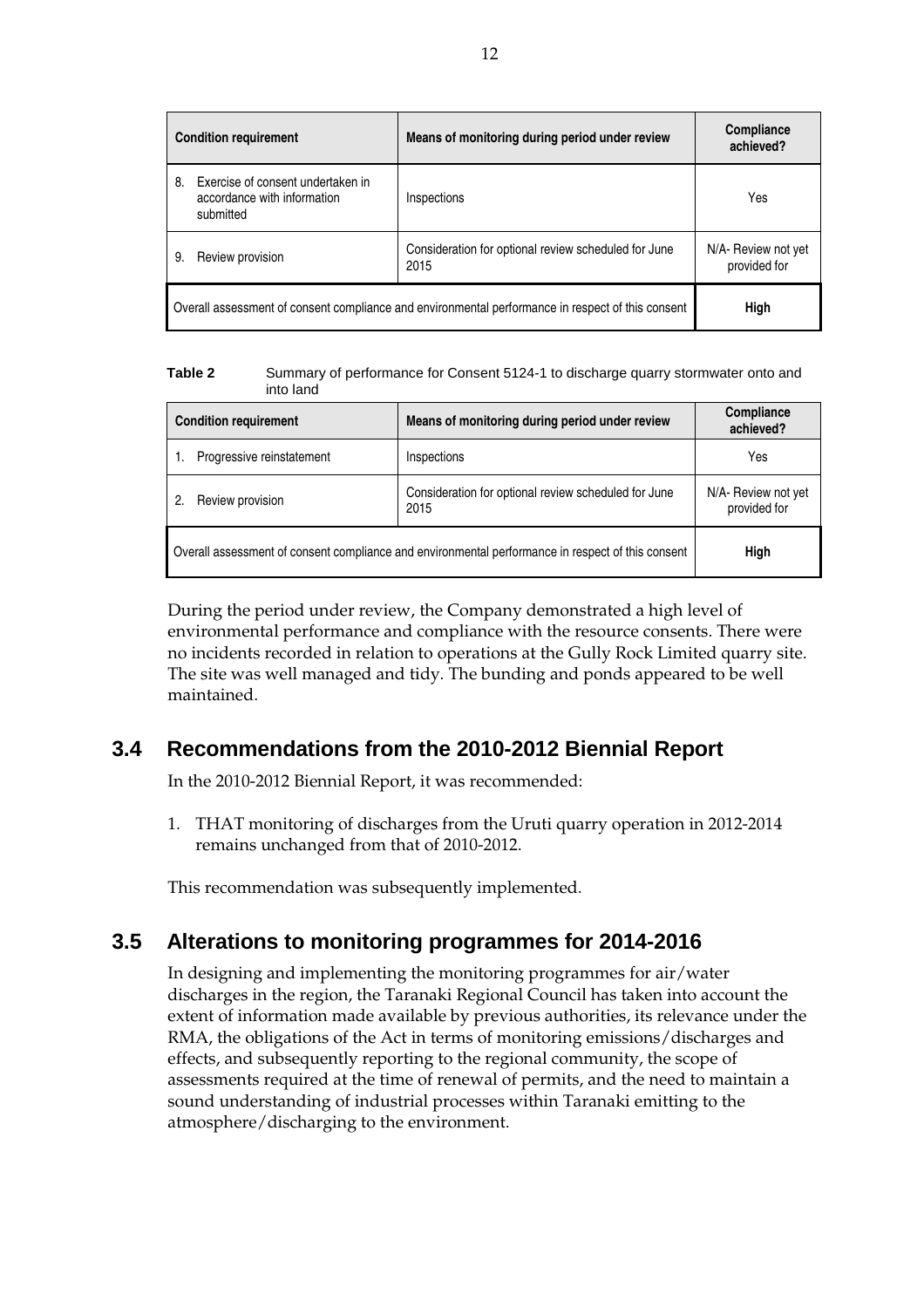It is proposed that for 2014-2016, the monitoring programme for the Company's Main North Road quarry at Uruti remains unchanged.

## **3.6 Exercise of optional review of consent**

Resource consent 6272-1 provides for an optional review of the consent in June 2015. Condition 9 allows the Council to review the consent.

Based on the results of monitoring in the year under review, and in previous years as set out in earlier annual compliance monitoring reports, it is considered that there are no grounds that require a review to be pursued or grounds to exercise the review option.

A recommendation to this effect is presented in Section 4 of this report.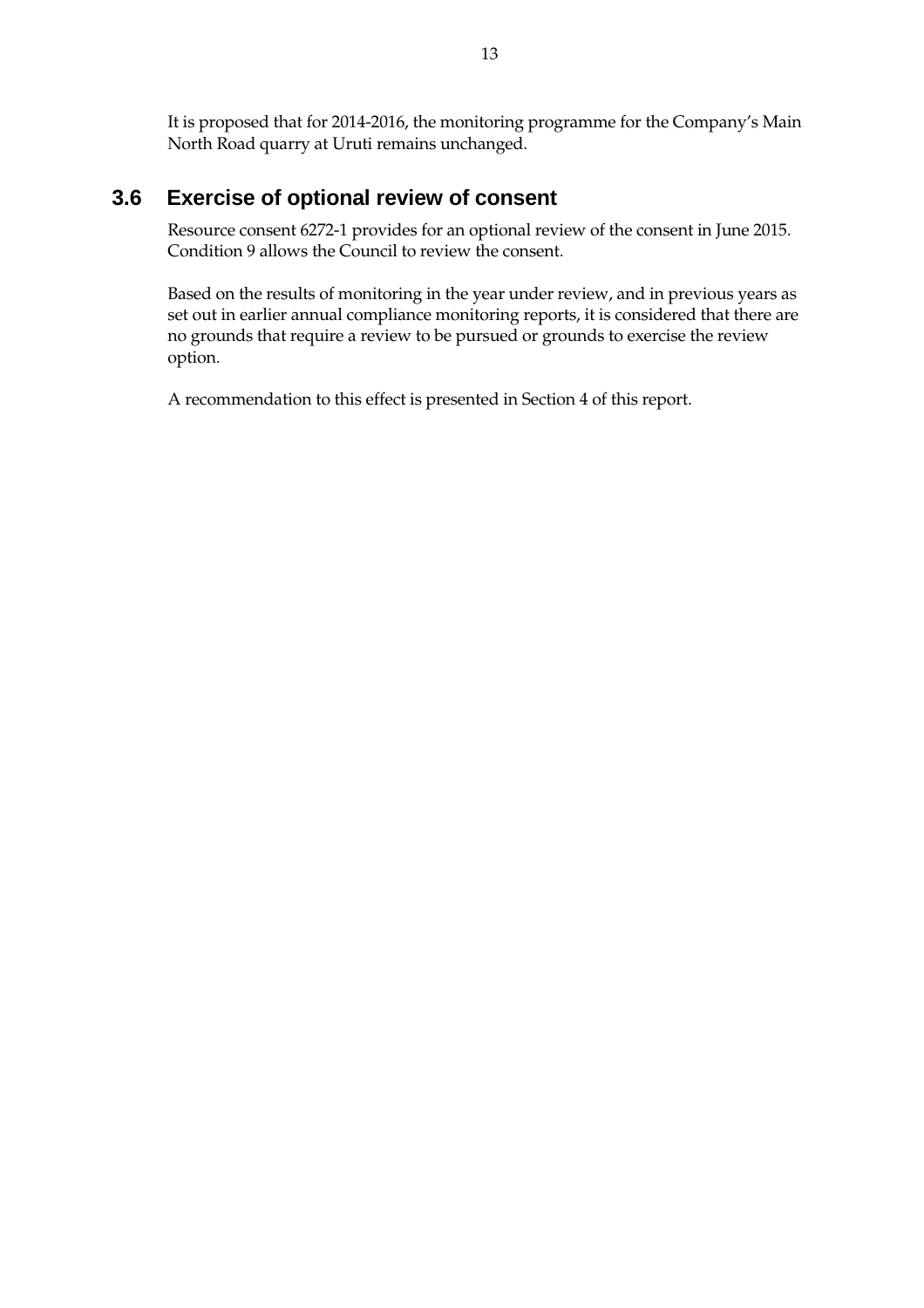# **4. Recommendations**

- 1. THAT monitoring of discharges from the Uruti quarry operation in 2014-2016 remains unchanged from that of 2012-2014.
- 2. THAT it is considered that there are no grounds that require a review to be pursued in the 2014-2016 period.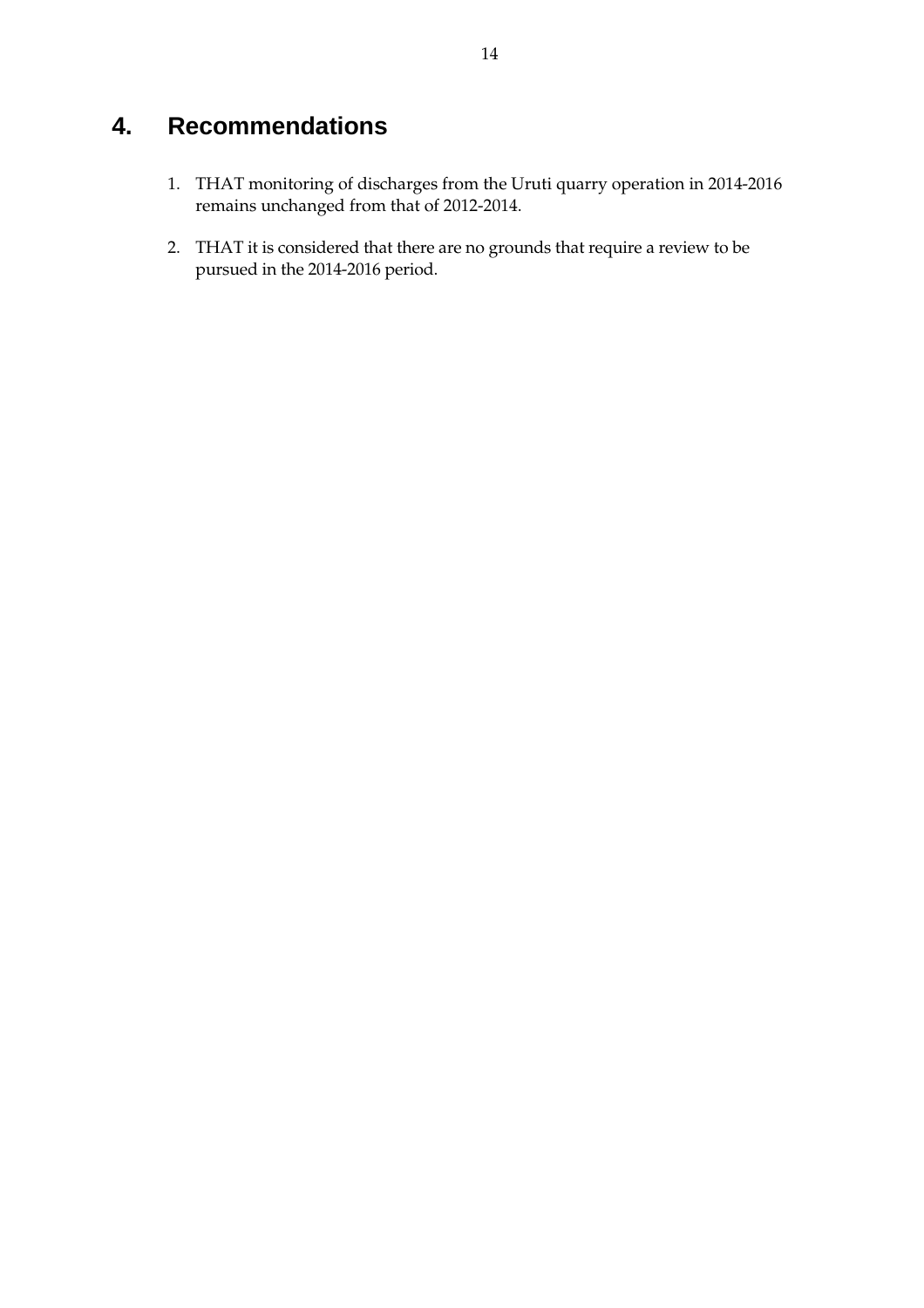# **Glossary of common terms and abbreviations**

The following abbreviations and terms may be used within this report:

| $g/m^3$          | Grams per cubic metre, and equivalent to milligrams per litre (mg/L). In<br>water, this is also equivalent to parts per million (ppm), but the same<br>does not apply to gaseous mixtures.                                                                                                                                            |
|------------------|---------------------------------------------------------------------------------------------------------------------------------------------------------------------------------------------------------------------------------------------------------------------------------------------------------------------------------------|
| Incident         | An event that is alleged or is found to have occurred that may have actual<br>or potential environmental consequences or may involve non-compliance<br>with a consent or rule in a regional plan. Registration of an incident by<br>the Council does not automatically mean such an outcome had actually<br>occurred.                 |
| Intervention     | Action/s taken by Council to instruct or direct actions be taken to avoid<br>or reduce the likelihood of an incident occurring.                                                                                                                                                                                                       |
| Investigation    | Action taken by Council to establish what were the circumstances/events<br>surrounding an incident including any allegations of an incident.                                                                                                                                                                                          |
| Mixing zone      | The zone below a discharge point where the discharge is not fully mixed<br>with the receiving environment. For a stream, conventionally taken as a<br>length equivalent to 7 times the width of the stream at the discharge<br>point.                                                                                                 |
| pH               | A numerical system for measuring acidity in solutions, with 7 as neutral.<br>Numbers lower than 7 are increasingly acidic and higher than 7 are<br>increasingly alkaline. The scale is logarithmic i.e. a change of 1 represents<br>a ten-fold change in strength. For example, a pH of 4 is ten times more<br>acidic than a pH of 5. |
| Physicochemical  | Measurement of both physical properties (e.g. temperature, clarity,<br>density) and chemical determinants (e.g. metals and nutrients) to<br>characterise the state of an environment.                                                                                                                                                 |
| Resource consent | Refer Section 87 of the RMA. Resource consents include land use consents<br>(refer Sections 9 and 13 of the RMA), coastal permits (Sections 12, 14 and<br>15), water permits (Section 14) and discharge permits (Section 15).                                                                                                         |
| <b>RMA</b>       | Resource Management Act 1991 and including all subsequent<br>amendments.                                                                                                                                                                                                                                                              |
| SS               | Suspended solids.                                                                                                                                                                                                                                                                                                                     |
| Turb             | Turbidity, expressed in NTU.                                                                                                                                                                                                                                                                                                          |
| UI               | Unauthorised Incident.                                                                                                                                                                                                                                                                                                                |
| UIR              | Unauthorised Incident Register – contains a list of events recorded by the                                                                                                                                                                                                                                                            |
|                  | Council on the basis that they may have the potential or actual                                                                                                                                                                                                                                                                       |
|                  | environmental consequences that may represent a breach of a consent or<br>provision in a Regional Plan.                                                                                                                                                                                                                               |

For further information on analytical methods, contact the Council's laboratory.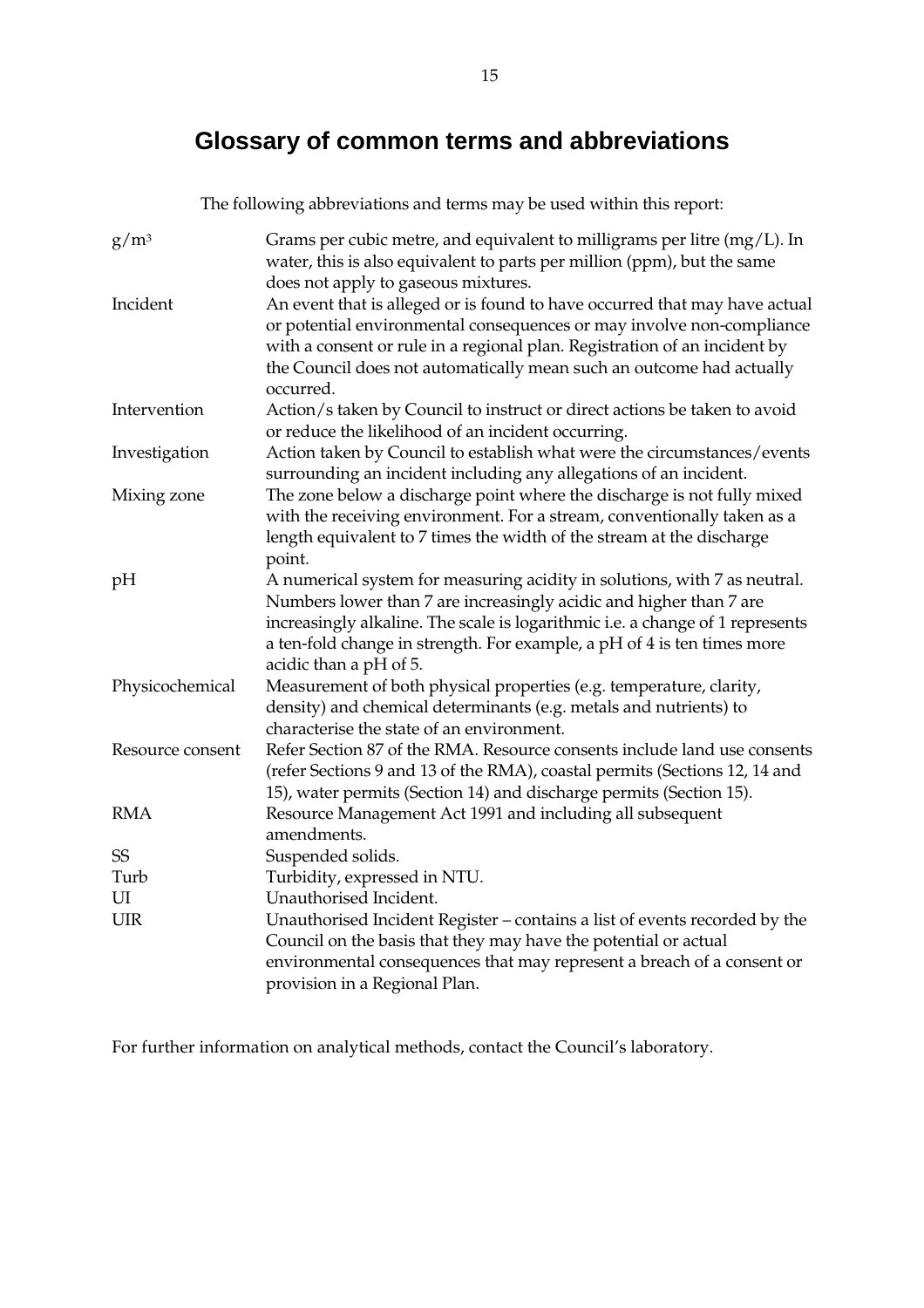## **Bibliography and references**

- Taranaki Regional Council, 2012: Gully Rock Limited Uruti Quarry Monitoring Programme Biennial Monitoring Report 2010-2012. Technical Report 12-52.
- Taranaki Regional Council, 2010: Gully Rock Limited Uruti Quarry Monitoring Programme Biennial Monitoring Report 2008-2010. Technical Report 10-69.
- Taranaki Regional Council, 2008: Gully Rock Limited Uruti Quarry Monitoring Programme Biennial Monitoring Report 2006-2008. Technical Report 08-24.
- Taranaki Regional Council, 2006: Gully Rock Limited Uruti Quarry Monitoring Programme Biennial Monitoring Report 2004-2006. Technical Report 06-36.
- Taranaki Regional Council, 2004: Tutira Holdings Limited Monitoring Programme Biennial Monitoring Report 2002-2004. Technical Report 04-89.
- Taranaki Regional Council, 1992: Regional Policy Statement Working Paper. Aggregate extraction in Taranaki. TRC Report.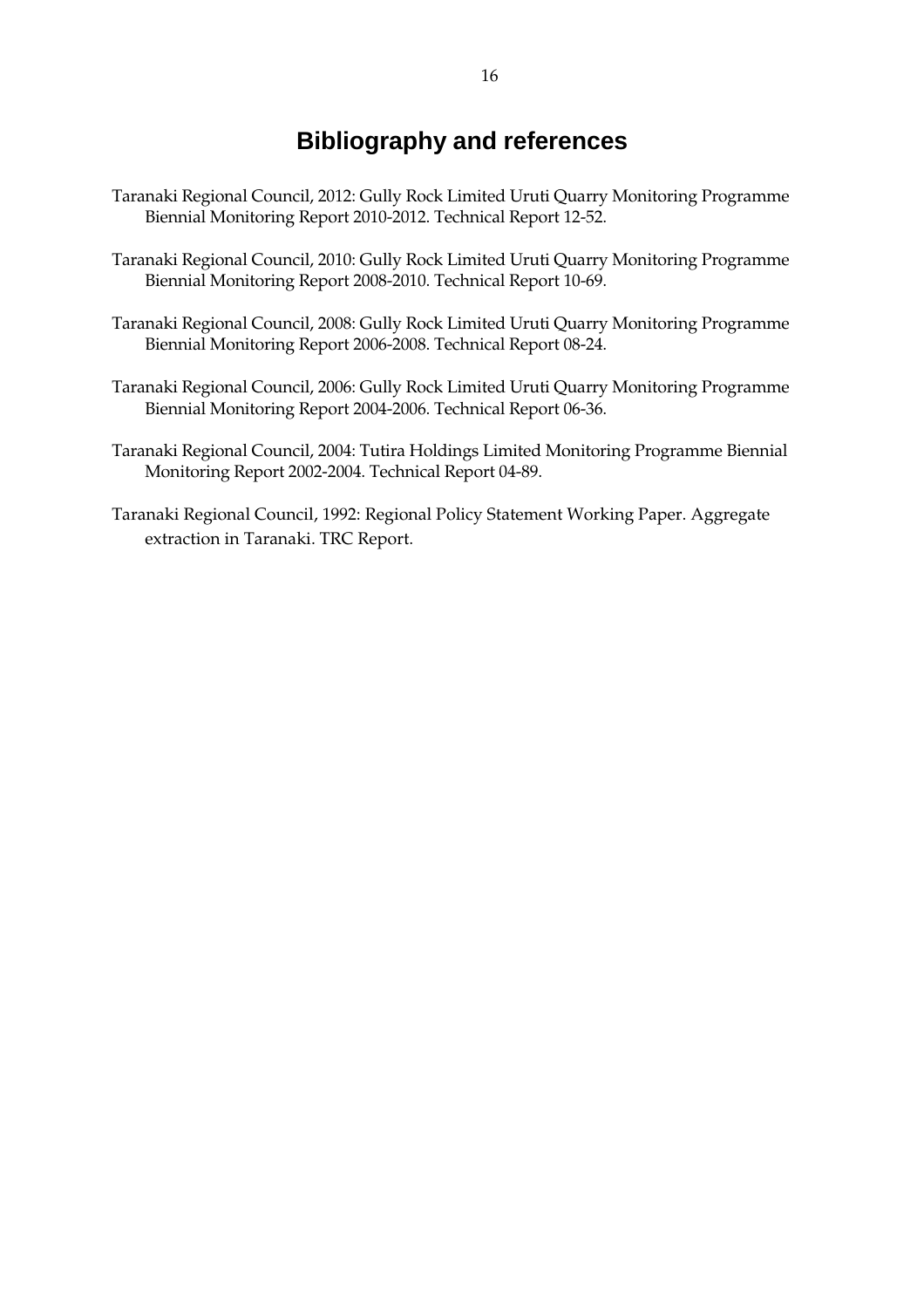**Appendix I** 

**Resource consents held by Gully Rock Limited**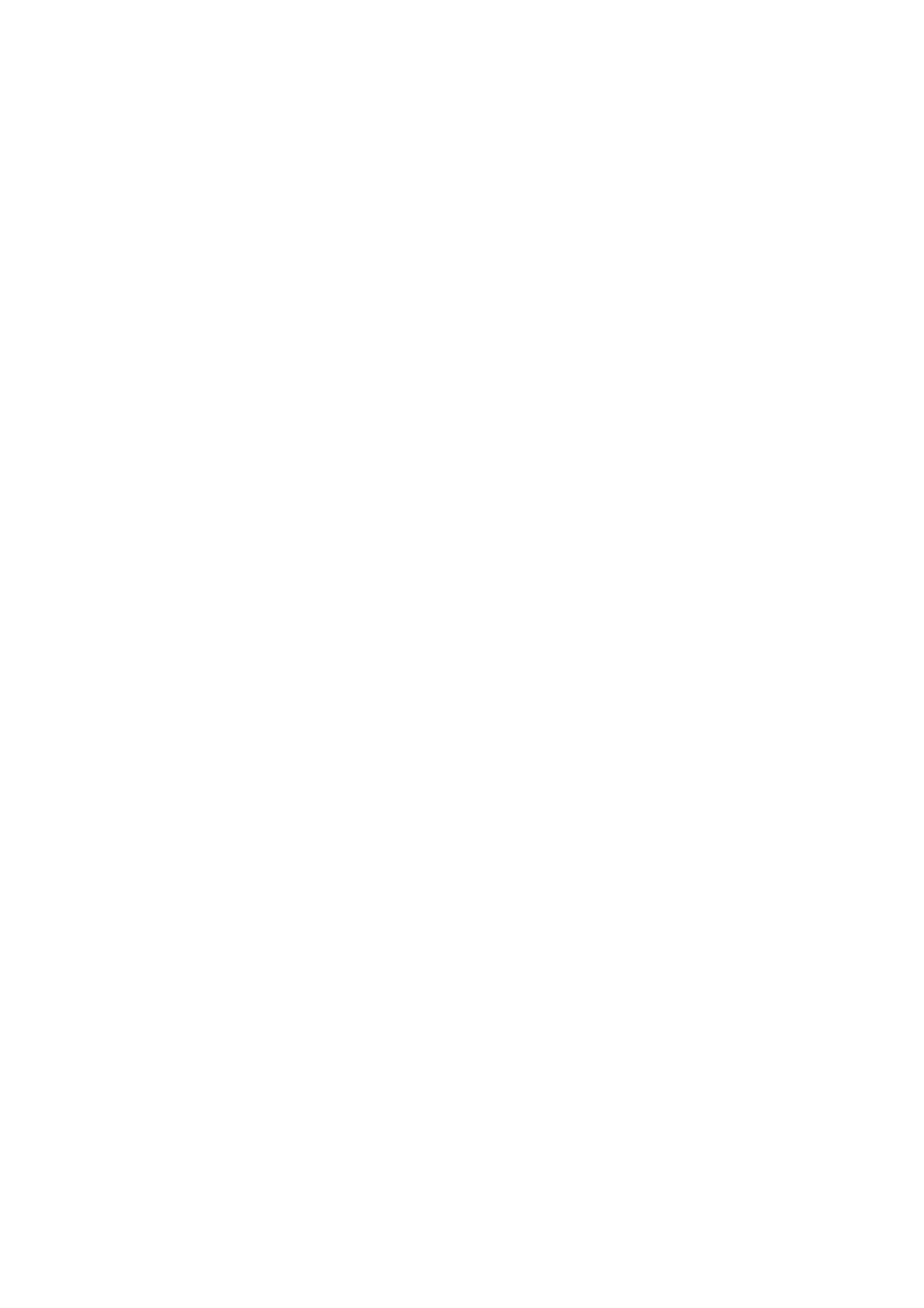

**Discharge Permit Pursuant to the Resource Management Act 1991** a resource consent is hereby granted by the **Taranaki Regional Council** 

CHIEF EXECUTIVE PRIVATE BAG 713 47 CLOTEN ROAD **STRATFORD** NEW ZEALAND PHONE 06-765 7127 FAX 06-765 5097

Please quote our file number on all correspondence

Name of **Consent Holder:** 

**Gully Rock Limited** 2048 Main North Road **RD47 URENUI** 

**Consent Granted** Date:

29 May 1997

### **Conditions of Consent**

**Consent Granted:** 

To discharge up to 56 litres/second of stormwater from a quarry site onto and into land in the vicinity of an unnamed tributary of the Mimi River at or about GR: Q19:407-467

**Expiry Date:** 1 June 2015

June 2003, June 2009 **Review Date(s):** 

Main North Road, Uruti [Property owner: S E Sutton] Site Location:

Lot 2 Pt Lots 3 & 4 DP 3118 Lot 1 DP 15585 Pt Sec 16 Blk Legal Description: 1 Upper Waitara SD

Catchment:

Mimi

For General, Standard and Special conditions pertaining to this consent please see reverse side of this document

www.trc.govt.nz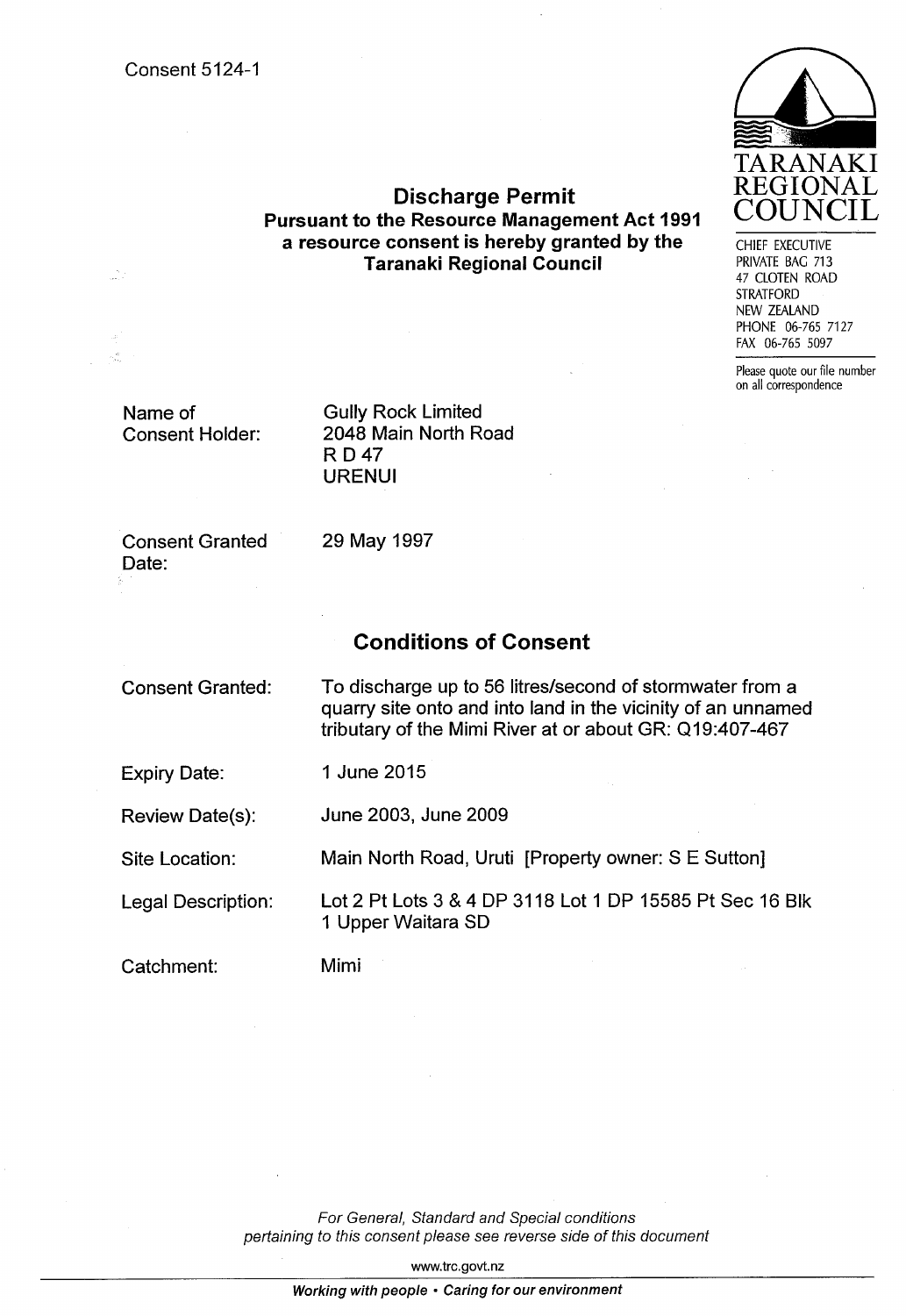#### **General conditions**

- $a)$ That on receipt of a requirement from the Chief Executive, Taranaki Regional Council (hereinafter the Chief Executive), the consent holder shall, within the time specified in the requirement, supply the information required relating to the exercise of this consent.
- b) That unless it is otherwise specified in the conditions of this consent, compliance with any monitoring requirement imposed by this consent must be at the consent holder's own expense.
- That the consent holder shall pay to the Council all required administrative charges  $\mathbf{c}$ fixed by the Council pursuant to section 36 in relation to:
	- $\mathbf{i}$ the administration, monitoring and supervision of this consent; and
	- charges authorised by regulations. ii)

#### **Special conditions**

- 1. That the consent holder shall progressively reinstate the quarry site in a manner which ensures that the area of exposed unvegetated earth, within the quarry's stormwater catchment, is kept to a minimum at all times.
- $2.$ That the Taranaki Regional Council may review any or all of the conditions of this consent by giving notice of review during the month of June 2003 and/or June 2009, for the purpose of ensuring that the conditions adequately deal with the environmental effects arising from the exercise of this consent, which were not foreseen at the time the application was considered and which it was not appropriate to deal with at the time.

Transferred at Stratford on 6 April 2005

For and on behalf of Taranaki Regional Council

Director-Resource Management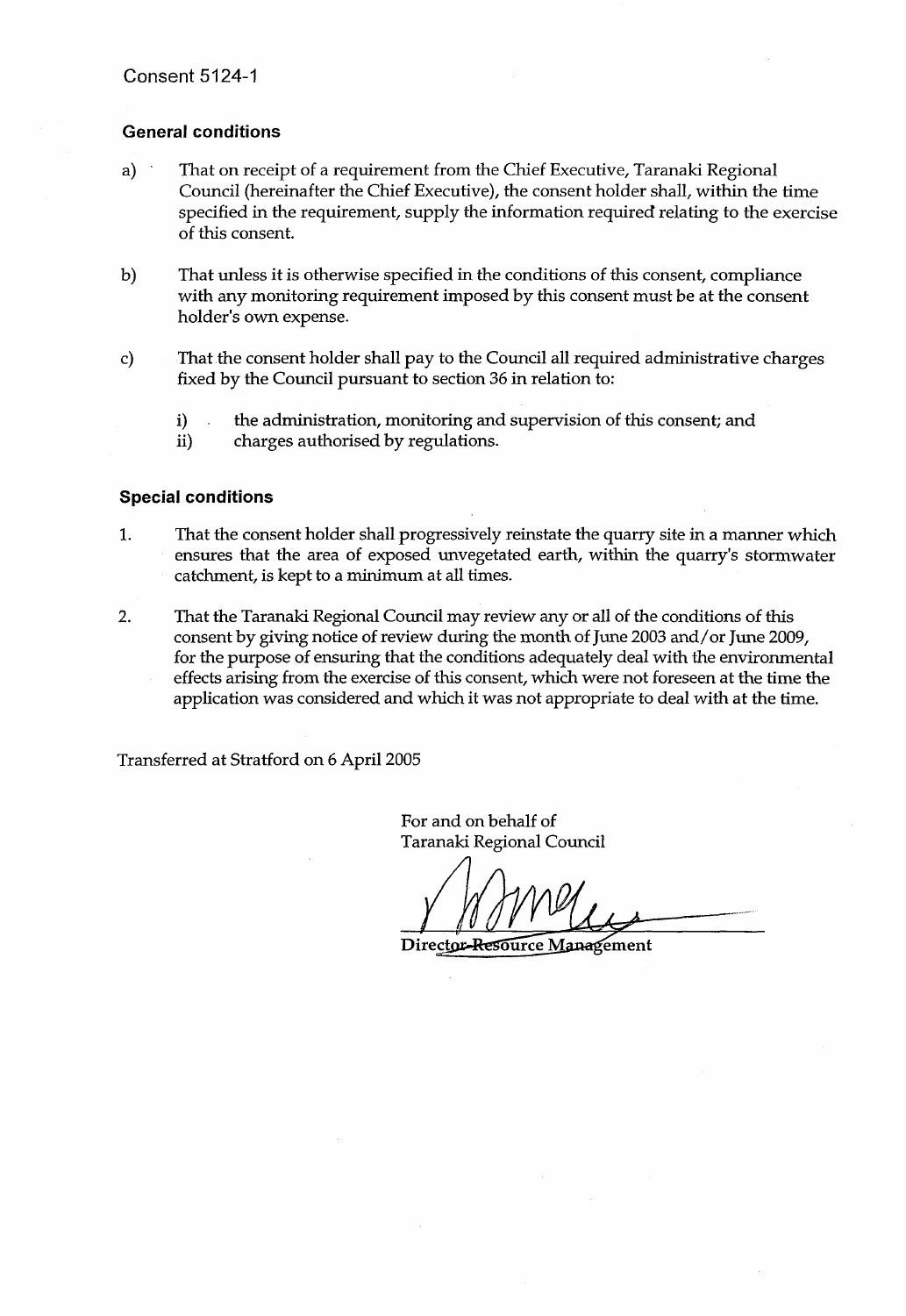**Consent 6272-1** 



CHIEF EXECUTIVE PRIVATE BAG 713 47 CLOTEN ROAD **STRATFORD** NEW ZEALAND PHONE 06-765 7127 FAX 06-765 5097

Please quote our file number on all correspondence

Name of **Consent Holder:**  **Gully Rock Limited** 2048 Main North Road **RD47 URENUI** 

**Consent Granted** Date:

9 February 2004

## **Conditions of Consent**

**Discharge Permit Pursuant to the Resource Management Act 1991** a resource consent is hereby granted by the

**Taranaki Regional Council** 

**Consent Granted:** 

To discharge treated washwater from stone cleaning at a quarry site into an unnamed tributary of the Mimi River at or about GR: Q19:408-471

**Expiry Date:** 1 June 2021

Review Date(s): June 2009, June 2015

Site Location: 1320 Main North Road, Uruti

Lot 3 DP 19810 Lots 1-3 DP 19868 Pt Sec 14 SO 347 Blk I **Legal Description: Upper Waitara SD** 

Catchment:

Mimi

For General, Standard and Special conditions pertaining to this consent please see reverse side of this document

www.trc.govt.nz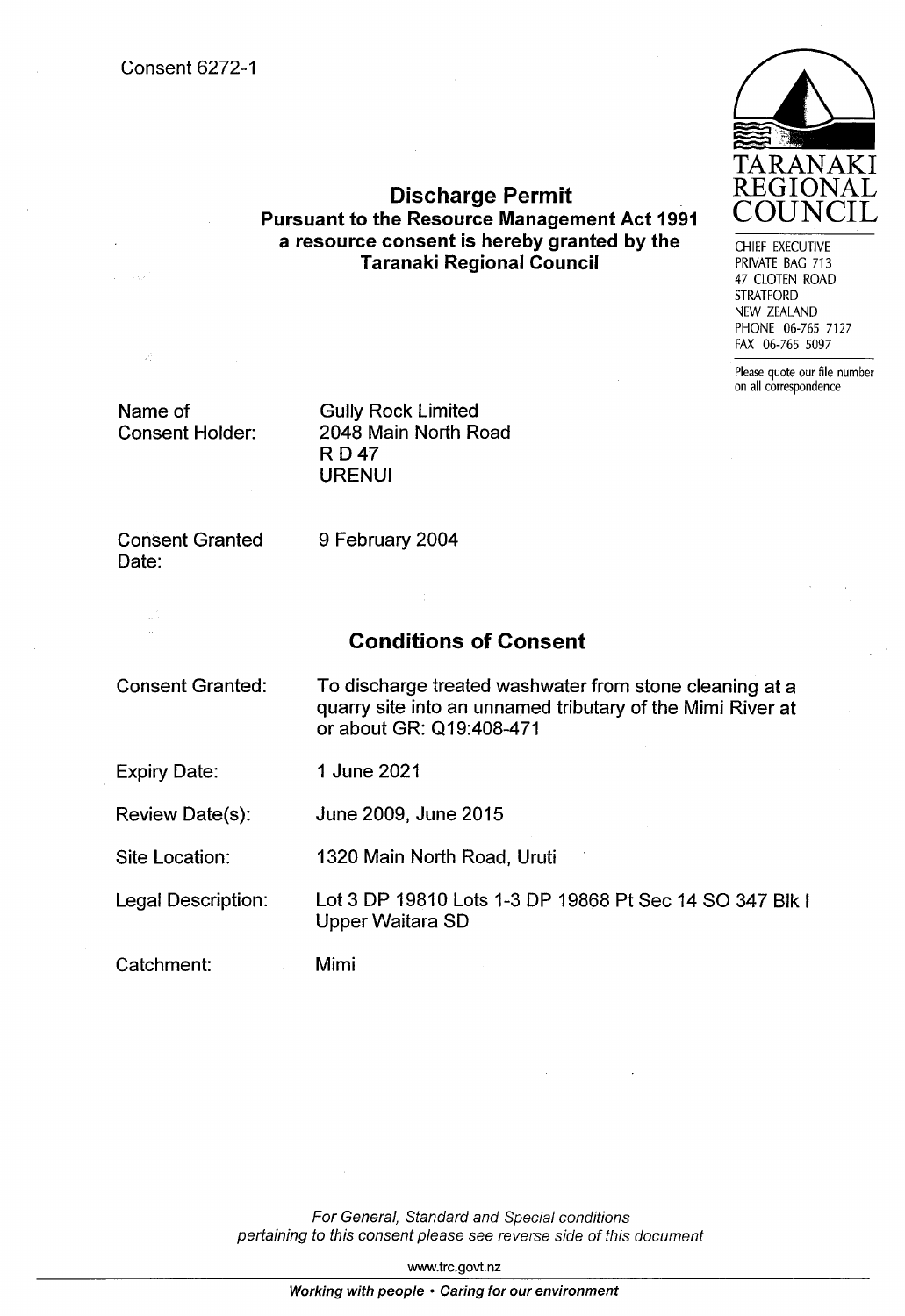#### **General conditions**

- On receipt of a requirement from the Chief Executive, Taranaki Regional Council the  $a)$ consent holder shall, within the time specified in the requirement, supply the information required relating to the exercise of this consent.
- $b)$ Unless it is otherwise specified in the conditions of this consent, compliance with any monitoring requirement imposed by this consent must be at the consent holder's own expense.
- The consent holder shall pay to the Council all required administrative charges fixed  $\mathbf{c}$ by the Council pursuant to section 36 in relation to:
	- i) the administration, monitoring and supervision of this consent; and
	- ii) charges authorised by regulations.

#### **Special conditions**

- There shall be no direct discharge of untreated washwater from the site into the 1. unnamed tributary of the Mimi River, as a result of the exercise of this consent.
- The consent holder shall properly and efficiently maintain and operate the silt control  $2.$ structures in such a manner that any discharge which may occur shall not breach the conditions of this consent. The silt control structures shall be operated, as far as practicable, so as to maximise the treatment of the washwater, and to minimise the duration and frequency of the discharge.
- The consent holder shall implement appropriate recirculatory systems, so as to 3. minimise the volume of the washwater discharge.
- 4. After allowing for reasonable mixing, within a mixing zone extending 25 metres downstream of the discharge point, the discharge shall not give rise to any of the following effects in the receiving waters of the unnamed tributary of the Mimi River:
	- the production of any conspicuous oil or grease films, scums or foams, or a) floatable or suspended material;
	- b) any conspicuous change in the colour or visual clarity;
	- $\mathbf{c}$ any emission of objectionable odour;
	- $\mathbf{d}$ the rendering of fresh water unsuitable for consumption by farm animals;
	- any significant adverse effects on aquatic life.  $e)$
- The following concentrations shall not be exceeded in the discharge: -5.

| Component        | Concentration      |  |
|------------------|--------------------|--|
| pH (range)       | 6-9                |  |
| Suspended solids | $100 \text{ gm}^3$ |  |

This condition shall apply prior to the entry of the washwater into the receiving waters of the unnamed tributary of the Mimi River, at a designated sampling point approved by the Chief Executive, Taranaki Regional Council.